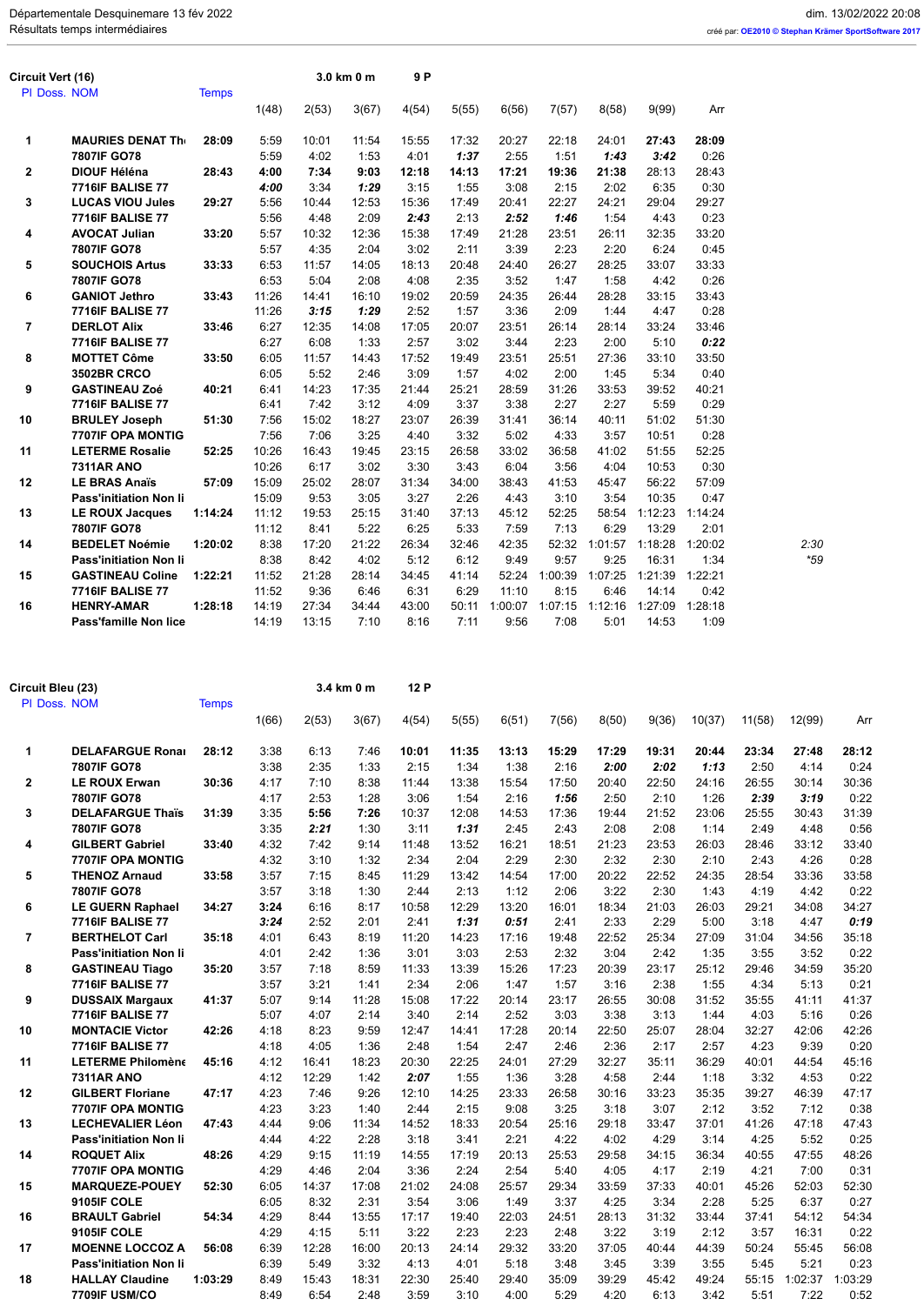| 19 | <b>CHANTEMARGUE CI 1:03:42</b> |         | 6:43  | 11:09 | 13:50 | 17:50 | 20:38 | 22:57 | 27:55 | 34:10 | 39:06   | 41:45    | 52:38   | 1:03:11 | 1:03:42 |
|----|--------------------------------|---------|-------|-------|-------|-------|-------|-------|-------|-------|---------|----------|---------|---------|---------|
|    | <b>7707IF OPA MONTIG</b>       |         | 6:43  | 4:26  | 2:41  | 4:00  | 2:48  | 2:19  | 4:58  | 6:15  | 4:56    | 2:39     | 10:53   | 10:33   | 0:31    |
| 20 | <b>LEMONIER Vassily</b>        | 1:05:12 | 19:12 | 23:16 | 26:46 | 30:08 | 32:41 | 36:35 | 42:24 | 46:45 | 52:27   | 54:40    | 58:54   | 1:04:17 | 1:05:12 |
|    | <b>7707IF OPA MONTIG</b>       |         | 19:12 | 4:04  | 3:30  | 3:22  | 2:33  | 3:54  | 5:49  | 4:21  | 5:42    | 2:13     | 4:14    | 5:23    | 0:55    |
| 21 | LARCHER-PROVOST 1:10:08        |         | 9:10  | 15:31 | 19:08 | 25:44 | 30:19 | 34:04 | 40:09 | 44:45 | 50:20   | 53:26    | 1:00:56 | 1:09:07 | 1:10:08 |
|    | <b>7707IF OPA MONTIG</b>       |         | 9:10  | 6:21  | 3:37  | 6:36  | 4:35  | 3:45  | 6:05  | 4:36  | 5:35    | 3:06     | 7:30    | 8:11    | 1:01    |
| 22 | <b>MOREL Eileen</b>            | 1:37:56 | 8:11  | 23:04 | 27:39 | 33:08 | 37:59 | 45:12 | 49:56 | 59:52 | 1:09:02 | 1:12:29  | 1:27:29 | 1:37:24 | 1:37:56 |
|    | <b>7707IF OPA MONTIG</b>       |         | 8:11  | 14:53 | 4:35  | 5:29  | 4:51  | 7:13  | 4:44  | 9:56  | 9:10    | 3:27     | 15:00   | 9:55    | 0:32    |
|    | <b>ALMERGE Dimitri</b>         | pm      | 13:29 | 17:11 | 18:29 | 21:31 | 23:48 | ----- | 49:32 | 55:28 | 58:08   | $\cdots$ | 1:03:51 | -----   |         |
|    | <b>7707IF OPA MONTIG</b>       |         | 13:29 | 3:42  | 1:18  | 3:02  | 2:17  |       | 25:44 | 5:56  | 2:40    |          | 5:43    |         |         |

|                | Circuit JAUNE Court (23)      |              |       |       | 4.1 km 0 m | 11 P    |         |         |         |         |         |         |         |         |         |
|----------------|-------------------------------|--------------|-------|-------|------------|---------|---------|---------|---------|---------|---------|---------|---------|---------|---------|
| PI Doss. NOM   |                               | <b>Temps</b> |       |       |            |         |         |         |         |         |         |         |         |         |         |
|                |                               |              | 1(53) | 2(60) | 3(33)      | 4(51)   | 5(50)   | 6(36)   | 7(37)   | 8(57)   | 9(56)   | 10(65)  | 11(99)  | Arr     |         |
| 1              | <b>THENOZ Jérémie</b>         | 30:13        | 5:04  | 10:57 | 12:38      | 15:45   | 19:12   | 21:00   | 22:06   | 23:18   | 24:59   | 26:56   | 29:51   | 30:13   |         |
|                | 7807IF GO78                   |              | 5:04  | 5:53  | 1:41       | 3:07    | 3:27    | 1:48    | 1:06    | 1:12    | 1:41    | 1:57    | 2:55    | 0:22    |         |
| $\mathbf{2}$   | <b>BRUOT Gilles</b>           | 31:26        | 4:59  | 10:34 | 12:40      | 16:40   | 20:22   | 22:35   | 23:40   | 24:51   | 26:44   | 28:28   | 31:02   | 31:26   |         |
|                | <b>7720IF TOM MEAUX</b>       |              | 4:59  | 5:35  | 2:06       | 4:00    | 3:42    | 2:13    | 1:05    | 1:11    | 1:53    | 1:44    | 2:34    | 0:24    |         |
| 3              | <b>BRAULT Leo</b>             | 33:07        | 5:37  | 11:14 | 13:47      | 18:10   | 21:51   | 24:04   | 25:17   | 27:03   | 28:36   | 30:26   | 32:48   | 33:07   |         |
|                | 9105IF COLE                   |              | 5:37  | 5:37  | 2:33       | 4:23    | 3:41    | 2:13    | 1:13    | 1:46    | 1:33    | 1:50    | 2:22    | 0:19    |         |
| 4              | <b>CALLEN Delphine</b>        | 34:29        | 5:40  | 11:54 | 14:01      | 17:44   | 21:34   | 23:41   | 25:05   | 27:28   | 29:08   | 31:10   | 34:00   | 34:29   |         |
|                | 9105IF COLE                   |              | 5:40  | 6:14  | 2:07       | 3:43    | 3:50    | 2:07    | 1:24    | 2:23    | 1:40    | 2:02    | 2:50    | 0:29    |         |
| 5              | <b>BUFFARD Romarick</b>       | 36:30        | 6:28  | 13:02 | 15:33      | 19:14   | 22:48   | 25:12   | 26:44   | 28:47   | 30:56   | 32:57   | 36:09   | 36:30   |         |
|                | <b>7707IF OPA MONTIG</b>      |              | 6:28  | 6:34  | 2:31       | 3:41    | 3:34    | 2:24    | 1:32    | 2:03    | 2:09    | 2:01    | 3:12    | 0:21    |         |
| 6              | <b>LUCAS-VIOU Charlot</b>     | 36:32        | 6:04  | 12:41 | 15:07      | 19:25   | 23:11   | 25:51   | 27:18   | 28:47   | 30:47   | 33:08   | 36:10   | 36:32   |         |
|                | <b>7716IF BALISE 77</b>       |              | 6:04  | 6:37  | 2:26       | 4:18    | 3:46    | 2:40    | 1:27    | 1:29    | 2:00    | 2:21    | 3:02    | 0:22    |         |
| $\overline{7}$ | <b>NONDEDEO Baptiste</b>      | 37:23        | 7:32  | 14:26 | 16:30      | 20:28   | 25:01   | 27:32   | 28:51   | 29:55   | 32:06   | 34:11   | 37:01   | 37:23   |         |
|                | <b>7716IF BALISE 77</b>       |              | 7:32  | 6:54  | 2:04       | 3:58    | 4:33    | 2:31    | 1:19    | 1:04    | 2:11    | 2:05    | 2:50    | 0:22    |         |
| 8              | <b>GUAQUIERE Fanny</b>        | 37:51        | 6:07  | 12:51 | 14:51      | 19:28   | 23:55   | 26:50   | 28:21   | 30:19   | 32:12   | 34:25   | 37:23   | 37:51   |         |
|                | 7707IF OPA MONTIG             |              | 6:07  | 6:44  | 2:00       | 4:37    | 4:27    | 2:55    | 1:31    | 1:58    | 1:53    | 2:13    | 2:58    | 0:28    |         |
| 9              | <b>MOENNE LOCCOZ F</b>        | 38:51        | 6:45  | 13:08 | 15:44      | 20:35   | 25:38   | 28:06   | 30:01   | 31:13   | 33:19   | 35:29   | 38:06   | 38:51   |         |
|                | Pass'initiation Non li        |              | 6:45  | 6:23  | 2:36       | 4:51    | 5:03    | 2:28    | 1:55    | 1:12    | 2:06    | 2:10    | 2:37    | 0:45    |         |
| 10             | <b>ANDRILLON Enki</b>         | 39:15        | 6:20  | 13:36 | 15:57      | 21:35   | 25:39   | 28:11   | 29:43   | 31:37   | 33:37   | 36:01   | 38:53   | 39:15   |         |
|                | 7807IF GO78                   |              | 6:20  | 7:16  | 2:21       | 5:38    | 4:04    | 2:32    | 1:32    | 1:54    | 2:00    | 2:24    | 2:52    | 0:22    |         |
| 11             | <b>BIARD Loïza</b>            | 43:09        | 7:26  | 14:57 | 18:30      | 23:15   | 28:04   | 31:04   | 32:38   | 34:39   | 36:44   | 39:11   | 42:46   | 43:09   |         |
|                | <b>7716IF BALISE 77</b>       |              | 7:26  | 7:31  | 3:33       | 4:45    | 4:49    | 3:00    | 1:34    | 2:01    | 2:05    | 2:27    | 3:35    | 0:23    |         |
| $12 \,$        | <b>SOL Michel</b>             | 45:17        | 7:24  | 15:05 | 17:43      | 22:58   | 28:11   | 30:55   | 33:09   | 35:16   | 38:41   | 41:15   | 44:46   | 45:17   |         |
|                | <b>7707IF OPA MONTIG</b>      |              | 7:24  | 7:41  | 2:38       | 5:15    | 5:13    | 2:44    | 2:14    | 2:07    | 3:25    | 2:34    | 3:31    | 0:31    |         |
| 13             | DE GUELTZL Zéphyr             | 51:42        | 8:45  | 19:28 | 21:28      | 28:01   | 33:17   | 37:36   | 39:22   | 41:11   | 43:58   | 47:14   | 51:19   | 51:42   |         |
|                | 7707IF OPA MONTIG             |              | 8:45  | 10:43 | 2:00       | 6:33    | 5:16    | 4:19    | 1:46    | 1:49    | 2:47    | 3:16    | 4:05    | 0:23    |         |
| 14             | <b>MARTIN Christine</b>       | 1:02:39      | 8:54  | 19:13 | 22:20      | 29:45   | 39:00   | 42:50   | 45:59   | 49:50   | 52:42   | 56:31   | 1:02:12 | 1:02:39 |         |
|                | 7512IF RO'Paris               |              | 8:54  | 10:19 | 3:07       | 7:25    | 9:15    | 3:50    | 3:09    | 3:51    | 2:52    | 3:49    | 5:41    | 0:27    |         |
| 15             | <b>AMMERICH Marc</b>          | 1:03:48      | 9:51  | 20:11 | 23:24      | 30:36   | 39:51   | 43:31   | 46:38   | 50:35   | 53:47   | 57:44   | 1:03:14 | 1:03:48 |         |
|                | 7512IF RO'Paris               |              | 9:51  | 10:20 | 3:13       | 7:12    | 9:15    | 3:40    | 3:07    | 3:57    | 3:12    | 3:57    | 5:30    | 0:34    |         |
| 16             | <b>GROSSIN Pascale</b>        | 1:04:58      | 12:01 | 24:14 | 27:45      | 35:12   | 42:28   | 46:34   | 48:49   | 51:24   | 54:48   | 58:39   | 1:04:03 | 1:04:58 |         |
|                | 7512IF RO'Paris               |              | 12:01 | 12:13 | 3:31       | 7:27    | 7:16    | 4:06    | 2:15    | 2:35    | 3:24    | 3:51    | 5:24    | 0:55    |         |
| 17             | <b>REINEN Carine</b>          | 1:07:01      | 11:26 | 24:33 | 28:26      | 35:50   | 43:10   | 47:08   | 49:57   | 53:24   | 56:55   | 1:00:42 | 1:06:10 | 1:07:01 |         |
|                | <b>4504CE ASCO ORLE</b>       |              | 11:26 | 13:07 | 3:53       | 7:24    | 7:20    | 3:58    | 2:49    | 3:27    | 3:31    | 3:47    | 5:28    | 0:51    |         |
| 18             | <b>MARNEAU Chloé</b>          | 1:08:17      | 10:45 | 20:33 | 24:35      | 33:49   | 45:47   | 50:00   | 53:20   | 57:06   | 1:00:30 | 1:03:40 | 1:07:45 | 1:08:17 |         |
|                | <b>7707IF OPA MONTIG</b>      |              | 10:45 | 9:48  | 4:02       | 9:14    | 11:58   | 4:13    | 3:20    | 3:46    | 3:24    | 3:10    | 4:05    | 0:32    |         |
| 19             | <b>DENIS Martine</b>          | 1:24:37      | 11:21 | 36:57 | 40:44      | 49:05   | 58:57   | 1:03:31 | 1:06:15 | 1:09:45 | 1:13:26 | 1:16:52 | 1:23:34 | 1:24:37 |         |
|                | <b>9404IF AS IGN</b>          |              | 11:21 | 25:36 | 3:47       | 8:21    | 9:52    | 4:34    | 2:44    | 3:30    | 3:41    | 3:26    | 6:42    | 1:03    |         |
| 20             | <b>CHARLOTTE Tania</b>        | 1:25:57      | 15:21 | 27:19 | 37:47      | 47:06   | 57:23   | 1:03:05 | 1:06:02 | 1:11:04 | 1:14:50 | 1:18:57 | 1:25:19 | 1:25:57 |         |
|                | <b>9404IF AS IGN</b>          |              | 15:21 | 11:58 | 10:28      | 9:19    | 10:17   | 5:42    | 2:57    | 5:02    | 3:46    | 4:07    | 6:22    | 0:38    |         |
| 21             | <b>DANDEL Nathalie</b>        | 1:45:31      | 13:16 | 50:27 | 55:46      | 1:05:18 | 1:16:25 | 1:21:05 | 1:24:36 | 1:28:29 | 1:32:46 | 1:37:48 | 1:44:31 | 1:45:31 |         |
|                | 7512IF RO'Paris               |              | 13:16 | 37:11 | 5:19       | 9:32    | 11:07   | 4:40    | 3:31    | 3:53    | 4:17    | 5:02    | 6:43    | 1:00    |         |
|                | <b>MARTIN Isabelle</b>        | pm           | 34:15 | 49:54 | 55:35      | 1:09:56 | 1:34:59 | 1:40:47 | 1:44:56 | -----   | 1:53:51 | 2:00:31 | 2:08:14 | 2:09:26 | 1:29:03 |
|                | <b>Pass'initiation Non li</b> |              | 34:15 | 15:39 | 5:41       | 14:21   | 25:03   | 5:48    | 4:09    |         | 8:55    | 6:40    | 7:43    | 1:12    | $*57$   |
|                | <b>CHANTEMARGUE LcAbandon</b> |              | 11:04 | 23:22 | 26:29      | 32:18   | -----   | -----   | -----   |         | -----   | -----   | 47:43   | 48:35   |         |
|                | 7707IF OPA MONTIG             |              | 11:04 | 12:18 | 3:07       | 5:49    |         |         |         |         |         |         | 15:25   | 0:52    |         |

|              | Circuit JAUNE Long (13)                              |              |                                 |               | 7.2 km 0 m    | 14 P          |               |               |               |               |               |               |               |               |               |                  |
|--------------|------------------------------------------------------|--------------|---------------------------------|---------------|---------------|---------------|---------------|---------------|---------------|---------------|---------------|---------------|---------------|---------------|---------------|------------------|
| PI Doss, NOM |                                                      | <b>Temps</b> | 1(53)<br>Arr                    | 2(33)         | 3(61)         | 4(42)         | 5(49)         | 6(41)         | 7(62)         | 8(55)         | 9(50)         | 10(36)        | 11(37)        | 12(57)        | 13(65)        | 14(99)           |
|              | <b>GARET Lois</b><br><b>Pass'initiation Non li</b>   | 49:07        | 5:35<br>5:35<br>49:07<br>0:22   | 10:48<br>5:13 | 16:26<br>5:38 | 21:29<br>5:03 | 26:29<br>5:00 | 28:04<br>1:35 | 32:18<br>4:14 | 37:04<br>4:46 | 40:40<br>3:36 | 42:20<br>1:40 | 43:23<br>1:03 | 44:27<br>1:04 | 46:24<br>1:57 | 48:45<br>2:21    |
| $\mathbf{2}$ | <b>SENTENAC Loreline</b><br><b>7707IF OPA MONTIG</b> | 1:01:10      | 7:04<br>7:04<br>1:01:10<br>0:22 | 12:57<br>5:53 | 19:38<br>6:41 | 25:25<br>5:47 | 31:33<br>6:08 | 32:49<br>1:16 | 37:53<br>5:04 | 44:04<br>6:11 | 48:59<br>4:55 | 52:50<br>3:51 | 54:05<br>1:15 | 55:26<br>1:21 | 57:57<br>2:31 | 1:00:481<br>2:51 |
| 3            | SOUCHOIS Matthieu 1:01:48<br>7807IF GO78             |              | 5:31<br>5:31                    | 13:34<br>8:03 | 20:28<br>6:54 | 26:41<br>6:13 | 31:23<br>4:42 | 32:44<br>1:21 | 38:36<br>5:52 | 44:39<br>6:03 | 50:08<br>5:29 | 53:11<br>3:03 | 54:37<br>1:26 | 56:16<br>1:39 | 58:33<br>2:17 | 1:01:23<br>2:50  |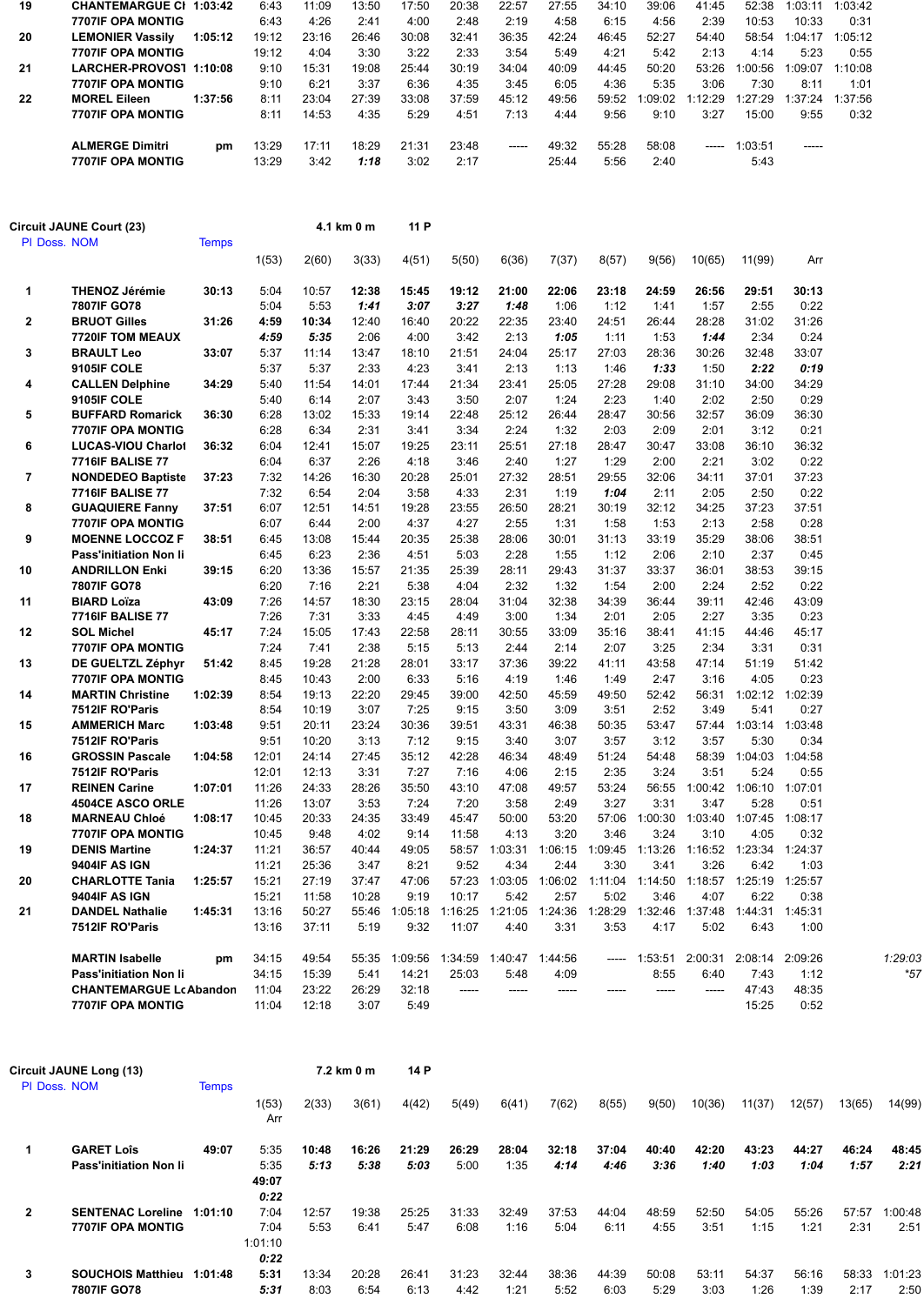|                |                               |         | 1:01:48         |       |       |       |       |         |         |         |         |         |                         |         |                 |         |
|----------------|-------------------------------|---------|-----------------|-------|-------|-------|-------|---------|---------|---------|---------|---------|-------------------------|---------|-----------------|---------|
|                |                               |         | 0:25            |       |       |       |       |         |         |         |         |         |                         |         |                 |         |
| 4              | <b>RUSSIER Sarah</b>          | 1:07:21 | 6:29            | 14:53 | 22:24 | 28:21 | 32:29 | 33:50   | 40:00   | 47:20   | 56:19   | 58:24   | 59:48                   |         | 1:01:01 1:03:36 | 1:06:54 |
|                | <b>Pass'initiation Non li</b> |         | 6:29            | 8:24  | 7:31  | 5:57  | 4:08  | 1:21    | 6:10    | 7:20    | 8:59    | 2:05    | 1:24                    | 1:13    | 2:35            | 3:18    |
|                |                               |         | 1:07:21<br>0:27 |       |       |       |       |         |         |         |         |         |                         |         |                 |         |
| 5              | <b>MORET Jean Paul</b>        | 1:07:45 | 8:58            | 17:52 | 25:08 | 30:44 | 34:54 | 40:19   | 45:06   | 51:40   | 57:14   | 59:24   | 1:00:56                 |         | 1:02:18 1:04:33 | 1:07:19 |
|                | <b>Pass'initiation Non li</b> |         | 8:58            | 8:54  | 7:16  | 5:36  | 4:10  | 5:25    | 4:47    | 6:34    | 5:34    | 2:10    | 1:32                    | 1:22    | 2:15            | 2:46    |
|                |                               |         | 1:07:45         |       |       |       |       |         |         |         |         |         |                         |         |                 |         |
|                |                               |         | 0:26            |       |       |       |       |         |         |         |         |         |                         |         |                 |         |
| 6              | <b>BLOCHE Clary</b>           | 1:07:52 | 6:33            | 15:04 | 22:22 | 28:26 | 32:42 | 34:02   | 40:17   | 47:29   | 56:18   | 58:34   | 1:00:04                 | 1:01:33 | 1:03:51         | 1:07:23 |
|                | <b>Pass'initiation Non li</b> |         | 6:33            | 8:31  | 7:18  | 6:04  | 4:16  | 1:20    | 6:15    | 7:12    | 8:49    | 2:16    | 1:30                    | 1:29    | 2:18            | 3:32    |
|                |                               |         | 1:07:52         |       |       |       |       |         |         |         |         |         |                         |         |                 |         |
|                |                               |         | 0:29            |       |       |       |       |         |         |         |         |         |                         |         |                 |         |
| $\overline{7}$ | <b>LORCY Magaly</b>           | 1:16:44 | 7:38            | 16:09 | 25:52 | 33:23 | 38:10 | 39:17   | 46:29   | 55:35   | 1:03:36 | 1:06:06 | 1:07:37                 | 1:09:18 | 1:12:26         | 1:16:11 |
|                | <b>9211IF DSA</b>             |         | 7:38            | 8:31  | 9:43  | 7:31  | 4:47  | 1:07    | 7:12    | 9:06    | 8:01    | 2:30    | 1:31                    | 1:41    | 3:08            | 3:45    |
|                |                               |         | 1:16:44         |       |       |       |       |         |         |         |         |         |                         |         |                 |         |
|                |                               |         | 0:33            |       |       |       |       |         |         |         |         |         |                         |         |                 |         |
| 8              | RIVIERE Jean-hugue 1:19:07    |         | 7:43            | 15:23 | 23:53 | 31:16 | 36:29 | 37:58   | 48:13   | 57:01   | 1:02:37 | 1:07:53 | 1:09:23                 |         | 1:11:42 1:15:23 | 1:18:38 |
|                | <b>Pass'initiation Non Ii</b> |         | 7:43            | 7:40  | 8:30  | 7:23  | 5:13  | 1:29    | 10:15   | 8:48    | 5:36    | 5:16    | 1:30                    | 2:19    | 3:41            | 3:15    |
|                |                               |         | 1:19:07         |       |       |       |       |         |         |         |         |         |                         |         |                 |         |
|                |                               |         | 0:29            |       |       |       |       |         |         |         |         |         |                         |         |                 |         |
| 9              | HENRY-AMAR Vince: 1:27:11     |         | 10:12           | 21:24 | 31:23 | 38:45 | 45:42 | 47:00   | 54:23   | 1:04:08 | 1:11:29 | 1:14:27 | 1:16:48                 | 1:18:57 | 1:22:05         | 1:26:15 |
|                | <b>Pass'famille Non lice</b>  |         | 10:12           | 11:12 | 9:59  | 7:22  | 6:57  | 1:18    | 7:23    | 9:45    | 7:21    | 2:58    | 2:21                    | 2:09    | 3:08            | 4:10    |
|                |                               |         | 1:27:11<br>0:56 |       |       |       |       |         |         |         |         |         |                         |         |                 |         |
| 10             | <b>KABA Téo</b>               | 1:29:10 | 7:53            | 17:09 | 26:02 | 33:55 | 39:47 | 41:29   | 49:22   | 1:05:04 | 1:11:41 | 1:15:05 | 1:17:06                 | 1:19:56 | 1:23:31         | 1:28:23 |
|                | <b>Pass'initiation Non Ii</b> |         | 7:53            | 9:16  | 8:53  | 7:53  | 5:52  | 1:42    | 7:53    | 15:42   | 6:37    | 3:24    | 2:01                    | 2:50    | 3:35            | 4:52    |
|                |                               |         | 1:29:10         |       |       |       |       |         |         |         |         |         |                         |         |                 |         |
|                |                               |         | 0:47            |       |       |       |       |         |         |         |         |         |                         |         |                 |         |
| 11             | <b>SERVAS Nalwenn</b>         | 1:29:12 | 8:00            | 17:06 | 26:16 | 33:58 | 39:54 | 41:59   | 49:23   | 1:05:00 | 1:11:50 | 1:15:01 | 1:17:11                 | 1:19:58 | 1:23:26         | 1:28:18 |
|                | <b>Pass'initiation Non li</b> |         | 8:00            | 9:06  | 9:10  | 7:42  | 5:56  | 2:05    | 7:24    | 15:37   | 6:50    | 3:11    | 2:10                    | 2:47    | 3:28            | 4:52    |
|                |                               |         | 1:29:12         |       |       |       |       |         |         |         |         |         |                         |         |                 |         |
|                |                               |         | 0:54            |       |       |       |       |         |         |         |         |         |                         |         |                 |         |
| 12             | <b>DIBLING Olivier</b>        | 1:29:15 | 7:53            | 16:57 | 26:10 | 33:51 | 40:01 | 42:16   | 49:35   | 1:02:22 | 1:11:48 |         | 1:15:02 1:17:03 1:19:18 |         | 1:22:25         | 1:28:24 |
|                | <b>Pass'initiation Non Ii</b> |         | 7:53            | 9:04  | 9:13  | 7:41  | 6:10  | 2:15    | 7:19    | 12:47   | 9:26    | 3:14    | 2:01                    | 2:15    | 3:07            | 5:59    |
|                |                               |         | 1:29:15         |       |       |       |       |         |         |         |         |         |                         |         |                 |         |
|                |                               |         | 0:51            |       |       |       |       |         |         |         |         |         |                         |         |                 |         |
| 13             | <b>FABERT Sophie</b>          | 1:53:24 | 13:33           | 26:54 | 41:28 | 52:31 | 59:54 | 1:02:03 | 1:12:14 | 1:20:21 | 1:36:21 | 1:39:24 | 1:41:18                 |         | 1:43:56 1:47:52 | 1:52:48 |
|                | <b>Pass'initiation Non li</b> |         | 13:33           | 13:21 | 14:34 | 11:03 | 7:23  | 2:09    | 10:11   | 8:07    | 16:00   | 3:03    | 1:54                    | 2:38    | 3:56            | 4:56    |
|                |                               |         | 1:53:24         |       |       |       |       |         |         |         |         |         |                         |         |                 |         |
|                |                               |         | 0:36            |       |       |       |       |         |         |         |         |         |                         |         |                 |         |

| Circuit Orange (19) |                                  |              |                 |              | 6.8 km 0 m | 15 P  |       |       |       |       |         |                 |        |         |                         |         |
|---------------------|----------------------------------|--------------|-----------------|--------------|------------|-------|-------|-------|-------|-------|---------|-----------------|--------|---------|-------------------------|---------|
| PI Doss. NOM        |                                  | <b>Temps</b> |                 |              |            |       |       |       |       |       |         |                 |        |         |                         |         |
|                     |                                  |              | 1(32)<br>15(99) | 2(53)<br>Arr | 3(47)      | 4(45) | 5(43) | 6(42) | 7(62) | 8(39) | 9(61)   | 10(50)          | 11(37) | 12(57)  | 13(65)                  | 14(46)  |
| 1                   | <b>DELAFARGUE Antoir</b>         | 44:04        | 4:39            | 6:24         | 8:01       | 9:26  | 17:28 | 20:01 | 25:03 | 28:10 | 31:53   | 35:47           | 37:17  | 38:19   | 39:54                   | 42:05   |
|                     | 7807IF GO78                      |              | 4:39            | 1:45         | 1:37       | 1:25  | 8:02  | 2:33  | 5:02  | 3:07  | 3:43    | 3:54            | 1:30   | 1:02    | 1:35                    | 2:11    |
|                     |                                  |              | 43:42           | 44:04        |            |       |       |       |       |       |         |                 |        |         |                         |         |
|                     |                                  |              | 1:37            | 0:22         |            |       |       |       |       |       |         |                 |        |         |                         |         |
| $\mathbf{2}$        | <b>MULLER Sylvain</b>            | 53:23        | 5:47            | 7:48         | 10:14      | 13:02 | 22:57 | 26:10 | 31:58 | 35:05 | 39:31   | 43:58           | 45:29  | 46:45   | 48:51                   | 51:26   |
|                     | <b>7707IF OPA MONTIG</b>         |              | 5:47            | 2:01         | 2:26       | 2:48  | 9:55  | 3:13  | 5:48  | 3:07  | 4:26    | 4:27            | 1:31   | 1:16    | 2:06                    | 2:35    |
|                     |                                  |              | 53:01           | 53:23        |            |       |       |       |       |       |         |                 |        |         |                         |         |
|                     |                                  |              | 1:35            | 0:22         |            |       |       |       |       |       |         |                 |        |         |                         |         |
| 3                   | <b>BENARD RIBERA EV 1:00:54</b>  |              | 6:02            | 8:55         | 11:39      | 14:10 | 26:49 | 30:05 | 36:10 | 39:36 | 44:26   | 49:53           | 51:58  | 53:26   | 55:20                   | 58:57   |
|                     | <b>7716IF BALISE 77</b>          |              | 6:02            | 2:53         | 2:44       | 2:31  | 12:39 | 3:16  | 6:05  | 3:26  | 4:50    | 5:27            | 2:05   | 1:28    | 1:54                    | 3:37    |
|                     |                                  |              | 1:00:36         | 1:00:54      |            |       |       |       |       |       |         |                 |        |         |                         |         |
|                     |                                  |              | 1:39            | 0:18         |            |       |       |       |       |       |         |                 |        |         |                         |         |
| 4                   | <b>TISSOT André</b>              | 1:02:59      | 6:28            | 9:09         | 11:19      | 14:17 | 25:53 | 29:40 | 36:55 | 40:54 | 45:52   | 51:30           | 53:26  | 54:54   | 57:19                   | 1:00:31 |
|                     | 7707IF OPA MONTIG                |              | 6:28            | 2:41         | 2:10       | 2:58  | 11:36 | 3:47  | 7:15  | 3:59  | 4:58    | 5:38            | 1:56   | 1:28    | 2:25                    | 3:12    |
|                     |                                  |              | 1:02:32         | 1:02:59      |            |       |       |       |       |       |         |                 |        |         |                         |         |
|                     |                                  |              | 2:01            | 0:27         |            |       |       |       |       |       |         |                 |        |         |                         |         |
| 5                   | <b>GEORGES Olivier</b>           | 1:04:28      | 5:56            | 8:37         | 14:51      | 19:57 | 30:17 | 33:18 | 39:07 | 43:38 | 48:17   | 53:23           | 55:09  | 56:45   | 59:33                   | 1:01:50 |
|                     | Pas'compétition Non              |              | 5:56            | 2:41         | 6:14       | 5:06  | 10:20 | 3:01  | 5:49  | 4:31  | 4:39    | 5:06            | 1:46   | 1:36    | 2:48                    | 2:17    |
|                     |                                  |              | 1:04:04         | 1:04:28      |            |       |       |       |       |       |         |                 |        |         |                         |         |
|                     |                                  |              | 2:14            | 0:24         |            |       |       |       |       |       |         |                 |        |         |                         |         |
| 6                   | <b>SOUCHOIS Lola</b>             | 1:05:51      | 5:32            | 10:24        | 13:37      | 18:44 | 32:59 | 36:31 | 42:28 | 46:58 | 51:17   | 55:49           | 57:51  | 59:31   | 1:01:30                 | 1:03:57 |
|                     | 7807IF GO78                      |              | 5:32            | 4:52         | 3:13       | 5:07  | 14:15 | 3:32  | 5:57  | 4:30  | 4:19    | 4:32            | 2:02   | 1:40    | 1:59                    | 2:27    |
|                     |                                  |              | 1:05:32         | 1:05:51      |            |       |       |       |       |       |         |                 |        |         |                         |         |
|                     |                                  |              | 1:35            | 0:19         |            |       |       |       |       |       |         |                 |        |         |                         |         |
| 7                   | <b>CRAMER Louis Geor 1:06:25</b> |              | 6:16            | 8:43         | 11:26      | 14:54 | 30:21 | 33:42 | 40:21 | 44:09 | 48:55   | 54:26           | 56:33  | 58:05   | 1:00:48                 | 1:03:28 |
|                     | <b>7716IF BALISE 77</b>          |              | 6:16            | 2:27         | 2:43       | 3:28  | 15:27 | 3:21  | 6:39  | 3:48  | 4:46    | 5:31            | 2:07   | 1:32    | 2:43                    | 2:40    |
|                     |                                  |              | 1:06:00         | 1:06:25      |            |       |       |       |       |       |         |                 |        |         |                         |         |
|                     |                                  |              | 2:32            | 0:25         |            |       |       |       |       |       |         |                 |        |         |                         |         |
| 8                   | BERTHELOT Olivier 1:10:18        |              | 5:43            | 8:57         | 11:56      | 14:41 | 30:22 | 34:06 | 40:26 | 46:34 | 52:04   | 57:18           | 59:12  | 1:01:12 | 1:03:53                 | 1:07:48 |
|                     | Pas'compétition Non              |              | 5:43            | 3:14         | 2:59       | 2:45  | 15:41 | 3:44  | 6:20  | 6:08  | 5:30    | 5:14            | 1:54   | 2:00    | 2:41                    | 3:55    |
|                     |                                  |              | 1:09:58         | 1:10:18      |            |       |       |       |       |       |         |                 |        |         |                         |         |
|                     |                                  |              | 2:10            | 0:20         |            |       |       |       |       |       |         |                 |        |         |                         |         |
| 9                   | <b>ABRIOL Daniel</b>             | 1:18:00      | 7:07            | 11:18        | 13:50      | 16:43 | 29:49 | 33:36 | 43:13 | 48:01 | 1:00:14 | 1:05:53 1:07:59 |        |         | 1:09:41 1:12:12 1:15:25 |         |
|                     |                                  |              |                 |              |            |       |       |       |       |       |         |                 |        |         |                         |         |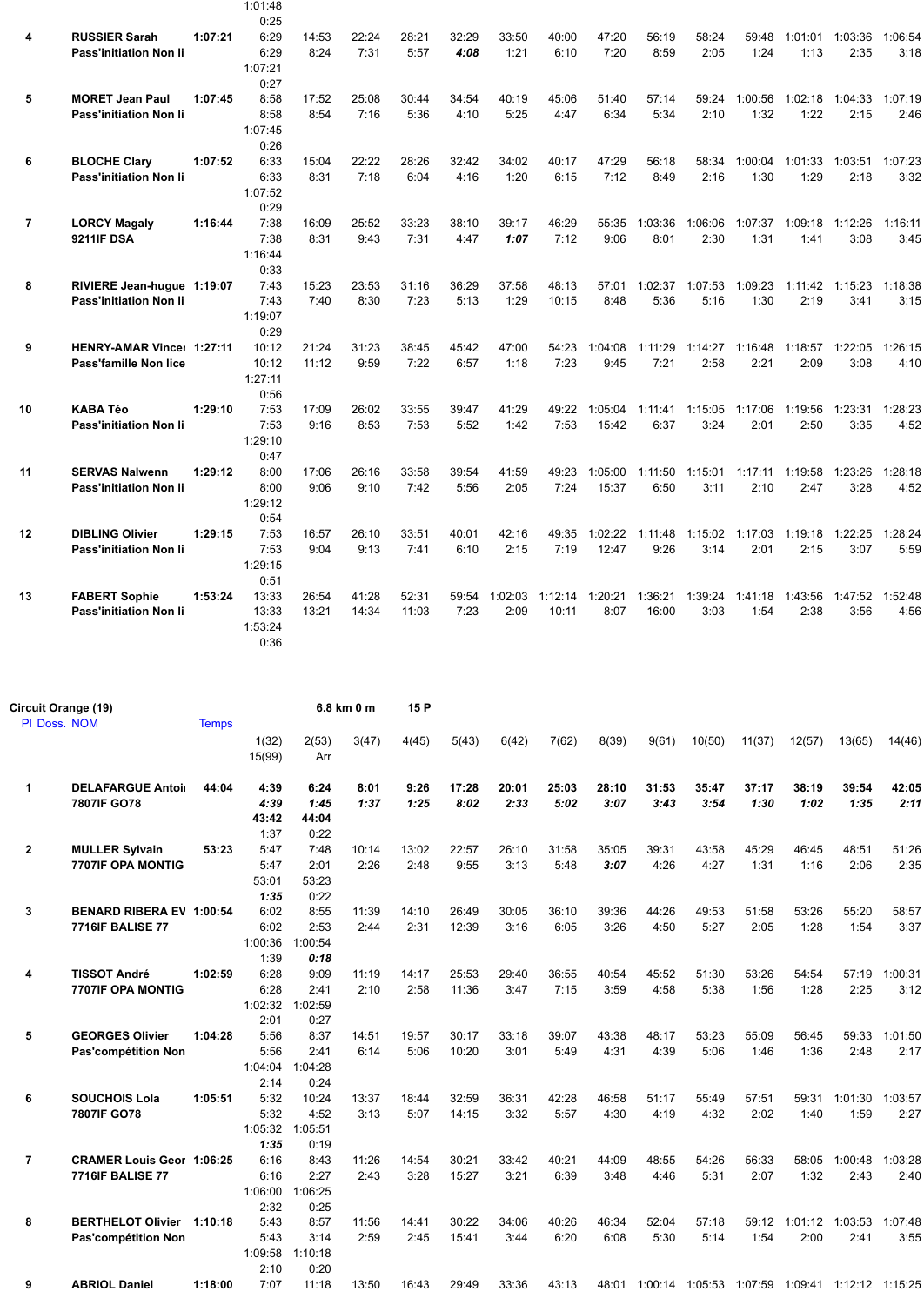|    | 7709IF USM/CO                    |         | 7:07    | 4:11    | 2:32  | 2:53  | 13:06   | 3:47    | 9:37    | 4:48    | 12:13   | 5:39  | 2:06                            | 1:42                                                          | 2:31    | 3:13    |
|----|----------------------------------|---------|---------|---------|-------|-------|---------|---------|---------|---------|---------|-------|---------------------------------|---------------------------------------------------------------|---------|---------|
|    |                                  |         | 1:17:34 | 1:18:00 |       |       |         |         |         |         |         |       |                                 |                                                               |         |         |
|    |                                  |         | 2:09    | 0:26    |       |       |         |         |         |         |         |       |                                 |                                                               |         |         |
| 10 | <b>FARGANEL Thierry</b>          | 1:19:11 | 7:15    | 11:02   | 19:41 | 24:12 | 37:28   | 41:23   | 49:56   | 54:30   |         |       |                                 | 59:49 1:06:02 1:08:03 1:09:49 1:12:40                         |         | 1:16:15 |
|    | 9105IF COLE                      |         | 7:15    | 3:47    | 8:39  | 4:31  | 13:16   | 3:55    | 8:33    | 4:34    | 5:19    | 6:13  | 2:01                            | 1:46                                                          | 2:51    | 3:35    |
|    |                                  |         | 1:18:34 | 1:19:11 |       |       |         |         |         |         |         |       |                                 |                                                               |         |         |
|    |                                  |         | 2:19    | 0:37    |       |       |         |         |         |         |         |       |                                 |                                                               |         |         |
| 11 | <b>BLANQUART Marc</b>            | 1:25:31 | 6:50    | 10:10   | 13:44 | 16:39 | 30:18   | 34:32   | 42:43   | 47:29   | 53:52   | 59:50 | 1:01:51                         | 1:03:28                                                       | 1:05:58 | 1:23:06 |
|    | 7807IF GO78                      |         | 6:50    | 3:20    | 3:34  | 2:55  | 13:39   | 4:14    | 8:11    | 4:46    | 6:23    | 5:58  | 2:01                            | 1:37                                                          | 2:30    | 17:08   |
|    |                                  |         | 1:25:03 | 1:25:31 |       |       |         |         |         |         |         |       |                                 |                                                               |         |         |
|    |                                  |         | 1:57    | 0:28    |       |       |         |         |         |         |         |       |                                 |                                                               |         |         |
| 12 | <b>TISSOT Prosper</b>            | 1:26:39 | 5:58    | 7:54    | 10:43 | 27:20 | 40:22   | 46:41   | 56:56   |         |         |       |                                 | 1:01:31  1:09:34  1:15:24  1:18:30  1:19:48  1:21:52  1:24:40 |         |         |
|    | 7707IF OPA MONTIG                |         | 5:58    | 1:56    | 2:49  | 16:37 | 13:02   | 6:19    | 10:15   | 4:35    | 8:03    | 5:50  | 3:06                            | 1:18                                                          | 2:04    | 2:48    |
|    |                                  |         | 1:26:16 | 1:26:39 |       |       |         |         |         |         |         |       |                                 |                                                               |         |         |
|    |                                  |         | 1:36    | 0:23    |       |       |         |         |         |         |         |       |                                 |                                                               |         |         |
| 13 | LETERME Augustine 1:29:23        |         | 7:19    | 11:57   | 21:17 | 23:55 | 37:49   | 50:19   | 58:09   | 1:03:55 |         |       | 1:09:14 1:14:50 1:16:52 1:18:32 |                                                               | 1:20:45 | 1:26:52 |
|    | <b>7311AR ANO</b>                |         | 7:19    | 4:38    | 9:20  | 2:38  | 13:54   | 12:30   | 7:50    | 5:46    | 5:19    | 5:36  | 2:02                            | 1:40                                                          | 2:13    | 6:07    |
|    |                                  |         | 1:29:02 | 1:29:23 |       |       |         |         |         |         |         |       |                                 |                                                               |         |         |
|    |                                  |         | 2:10    | 0:21    |       |       |         |         |         |         |         |       |                                 |                                                               |         |         |
| 14 | <b>GARIN Gilles</b>              | 1:30:04 | 7:26    | 10:25   | 16:11 | 19:41 | 43:13   | 48:03   | 58:33   | 1:03:13 |         |       |                                 | 1:08:50  1:15:04  1:17:22  1:19:41  1:22:43                   |         | 1:26:52 |
|    | 9105IF COLE                      |         | 7:26    | 2:59    | 5:46  | 3:30  | 23:32   | 4:50    | 10:30   | 4:40    | 5:37    | 6:14  | 2:18                            | 2:19                                                          | 3:02    | 4:09    |
|    |                                  |         | 1:29:31 | 1:30:04 |       |       |         |         |         |         |         |       |                                 |                                                               |         |         |
|    |                                  |         | 2:39    | 0:33    |       |       |         |         |         |         |         |       |                                 |                                                               |         |         |
| 15 | <b>BONNEAU Catherine 1:34:07</b> |         | 7:25    | 14:08   | 17:55 | 22:22 | 36:28   | 41:20   | 50:22   | 55:21   |         |       | 1:01:17 1:10:36 1:13:53 1:16:03 |                                                               | 1:20:45 | 1:30:56 |
|    | <b>7719IF ERCO</b>               |         | 7:25    | 6:43    | 3:47  | 4:27  | 14:06   | 4:52    | 9:02    | 4:59    | 5:56    | 9:19  | 3:17                            | 2:10                                                          | 4:42    | 10:11   |
|    |                                  |         | 1:33:35 | 1:34:07 |       |       |         |         |         |         |         |       |                                 |                                                               |         |         |
|    |                                  |         | 2:39    | 0:32    |       |       |         |         |         |         |         |       |                                 |                                                               |         |         |
| 16 | <b>LETERME Elise</b>             | 1:34:57 | 10:55   | 14:39   | 19:38 | 23:58 | 39:34   | 46:14   | 54:35   | 59:49   | 1:07:25 |       | 1:13:42 1:16:25 1:18:33         |                                                               | 1:21:30 | 1:32:04 |
|    | <b>7311AR ANO</b>                |         | 10:55   | 3:44    | 4:59  | 4:20  | 15:36   | 6:40    | 8:21    | 5:14    | 7:36    | 6:17  | 2:43                            | 2:08                                                          | 2:57    | 10:34   |
|    |                                  |         | 1:34:28 | 1:34:57 |       |       |         |         |         |         |         |       |                                 |                                                               |         |         |
|    |                                  |         | 2:24    | 0:29    |       |       |         |         |         |         |         |       |                                 |                                                               |         |         |
| 17 | <b>VALTRE Christine</b>          | 1:52:40 | 10:16   | 14:28   | 19:03 | 23:50 | 51:34   | 57:15   |         |         |         |       |                                 | 1:06:37 1:11:40 1:18:57 1:28:49 1:37:48 1:39:52 1:43:58       |         | 1:48:55 |
|    | Pas'compétition Non              |         | 10:16   | 4:12    | 4:35  | 4:47  | 27:44   | 5:41    | 9:22    | 5:03    | 7:17    | 9:52  | 8:59                            | 2:04                                                          | 4:06    | 4:57    |
|    |                                  |         | 1:51:57 | 1:52:40 |       |       |         |         |         |         |         |       |                                 |                                                               |         |         |
|    |                                  |         | 3:02    | 0:43    |       |       |         |         |         |         |         |       |                                 |                                                               |         |         |
| 18 | EDIERRE Véronique 2:10:29        |         | 9:47    | 23:20   | 41:26 | 50:13 | 1:05:41 | 1:11:16 | 1:22:00 |         |         |       | 1:30:02 1:37:16 1:45:39 1:49:00 | 1:53:23                                                       | 1:58:05 | 2:06:04 |
|    | 9105IF COLE                      |         | 9:47    | 13:33   | 18:06 | 8:47  | 15:28   | 5:35    | 10:44   | 8:02    | 7:14    | 8:23  | 3:21                            | 4:23                                                          | 4:42    | 7:59    |
|    |                                  |         | 2:09:54 | 2:10:29 |       |       |         |         |         |         |         |       |                                 |                                                               |         |         |
|    |                                  |         | 3:50    | 0:35    |       |       |         |         |         |         |         |       |                                 |                                                               |         |         |
|    |                                  |         |         |         |       |       |         |         |         |         |         |       |                                 |                                                               |         |         |
|    | <b>CARREEL Anne</b>              | Abandon | 7:56    | 12:23   | 22:46 | 26:02 |         |         |         |         |         |       |                                 | 1:15:01  1:17:43  1:20:05  1:24:24  1:29:02                   |         |         |
|    | <b>7716IF BALISE 77</b>          |         | 7:56    | 4:27    | 10:23 | 3:16  |         |         |         |         |         | 48:59 | 2:42                            | 2:22                                                          | 4:19    | 4:38    |
|    |                                  |         | 1:33:11 | 1:35:11 |       |       |         |         |         |         |         |       |                                 |                                                               |         |         |
|    |                                  |         | 4:09    | 2:00    |       |       |         |         |         |         |         |       |                                 |                                                               |         |         |

| Circuit VIOLET TC (37)   |                                                                                                                                                                                                                                                                                                                                                                                                                                                                                                                                                                                                                                                                       |                                                                                                                                                   |                                                                                                                                                                                                                      |                                                                                                                                                                                                                                                   | 11 P                                                                                                                                                                                                                                                    |                                                                                                                                                                                                                                            |                                                                                                                                                                                                                                   |                                                                                                                                                                                                                                   |                                                                                                                                                                                                                                    |                                                                                                                                                                                                                                   |                                                                                                                                                                                                                                           |                                                                                                                                                                                                                                             |                                                                                                                                                                                                                                                 |
|--------------------------|-----------------------------------------------------------------------------------------------------------------------------------------------------------------------------------------------------------------------------------------------------------------------------------------------------------------------------------------------------------------------------------------------------------------------------------------------------------------------------------------------------------------------------------------------------------------------------------------------------------------------------------------------------------------------|---------------------------------------------------------------------------------------------------------------------------------------------------|----------------------------------------------------------------------------------------------------------------------------------------------------------------------------------------------------------------------|---------------------------------------------------------------------------------------------------------------------------------------------------------------------------------------------------------------------------------------------------|---------------------------------------------------------------------------------------------------------------------------------------------------------------------------------------------------------------------------------------------------------|--------------------------------------------------------------------------------------------------------------------------------------------------------------------------------------------------------------------------------------------|-----------------------------------------------------------------------------------------------------------------------------------------------------------------------------------------------------------------------------------|-----------------------------------------------------------------------------------------------------------------------------------------------------------------------------------------------------------------------------------|------------------------------------------------------------------------------------------------------------------------------------------------------------------------------------------------------------------------------------|-----------------------------------------------------------------------------------------------------------------------------------------------------------------------------------------------------------------------------------|-------------------------------------------------------------------------------------------------------------------------------------------------------------------------------------------------------------------------------------------|---------------------------------------------------------------------------------------------------------------------------------------------------------------------------------------------------------------------------------------------|-------------------------------------------------------------------------------------------------------------------------------------------------------------------------------------------------------------------------------------------------|
| PI Doss. NOM             | <b>Temps</b>                                                                                                                                                                                                                                                                                                                                                                                                                                                                                                                                                                                                                                                          |                                                                                                                                                   |                                                                                                                                                                                                                      |                                                                                                                                                                                                                                                   |                                                                                                                                                                                                                                                         |                                                                                                                                                                                                                                            |                                                                                                                                                                                                                                   |                                                                                                                                                                                                                                   |                                                                                                                                                                                                                                    |                                                                                                                                                                                                                                   |                                                                                                                                                                                                                                           |                                                                                                                                                                                                                                             |                                                                                                                                                                                                                                                 |
|                          |                                                                                                                                                                                                                                                                                                                                                                                                                                                                                                                                                                                                                                                                       | 1(69)                                                                                                                                             | 2(45)                                                                                                                                                                                                                | 3(64)                                                                                                                                                                                                                                             | 4(44)                                                                                                                                                                                                                                                   | 5(39)                                                                                                                                                                                                                                      | 6(34)                                                                                                                                                                                                                             | 7(38)                                                                                                                                                                                                                             | 8(51)                                                                                                                                                                                                                              | 9(47)                                                                                                                                                                                                                             | 10(63)                                                                                                                                                                                                                                    | 11(99)                                                                                                                                                                                                                                      | Arr                                                                                                                                                                                                                                             |
| <b>PREVOST Pascale</b>   | 44:50                                                                                                                                                                                                                                                                                                                                                                                                                                                                                                                                                                                                                                                                 | 2:13                                                                                                                                              | 8:06                                                                                                                                                                                                                 | 10:48                                                                                                                                                                                                                                             | 16:52                                                                                                                                                                                                                                                   | 23:55                                                                                                                                                                                                                                      | 27:01                                                                                                                                                                                                                             | 30:16                                                                                                                                                                                                                             | 32:50                                                                                                                                                                                                                              | 38:06                                                                                                                                                                                                                             | 41:02                                                                                                                                                                                                                                     | 44:23                                                                                                                                                                                                                                       | 44:50                                                                                                                                                                                                                                           |
| <b>7707IF OPA MONTIG</b> |                                                                                                                                                                                                                                                                                                                                                                                                                                                                                                                                                                                                                                                                       | 2:13                                                                                                                                              | 5:53                                                                                                                                                                                                                 | 2:42                                                                                                                                                                                                                                              | 6:04                                                                                                                                                                                                                                                    | 7:03                                                                                                                                                                                                                                       | 3:06                                                                                                                                                                                                                              | 3:15                                                                                                                                                                                                                              | 2:34                                                                                                                                                                                                                               | 5:16                                                                                                                                                                                                                              | 2:56                                                                                                                                                                                                                                      | 3:21                                                                                                                                                                                                                                        | 0:27                                                                                                                                                                                                                                            |
|                          | 44:54                                                                                                                                                                                                                                                                                                                                                                                                                                                                                                                                                                                                                                                                 | 2:05                                                                                                                                              | 8:55                                                                                                                                                                                                                 | 12:45                                                                                                                                                                                                                                             | 19:02                                                                                                                                                                                                                                                   | 23:39                                                                                                                                                                                                                                      | 26:37                                                                                                                                                                                                                             | 29:54                                                                                                                                                                                                                             | 32:14                                                                                                                                                                                                                              | 37:37                                                                                                                                                                                                                             | 40:30                                                                                                                                                                                                                                     | 44:25                                                                                                                                                                                                                                       | 44:54                                                                                                                                                                                                                                           |
| 7512IF RO'Paris          |                                                                                                                                                                                                                                                                                                                                                                                                                                                                                                                                                                                                                                                                       | 2:05                                                                                                                                              |                                                                                                                                                                                                                      |                                                                                                                                                                                                                                                   |                                                                                                                                                                                                                                                         | 4:37                                                                                                                                                                                                                                       | 2:58                                                                                                                                                                                                                              | 3:17                                                                                                                                                                                                                              | 2:20                                                                                                                                                                                                                               |                                                                                                                                                                                                                                   | 2:53                                                                                                                                                                                                                                      | 3:55                                                                                                                                                                                                                                        | 0:29                                                                                                                                                                                                                                            |
| <b>BARDES Philippe</b>   | 45:32                                                                                                                                                                                                                                                                                                                                                                                                                                                                                                                                                                                                                                                                 | 2:30                                                                                                                                              |                                                                                                                                                                                                                      | 13:17                                                                                                                                                                                                                                             | 19:49                                                                                                                                                                                                                                                   | 24:38                                                                                                                                                                                                                                      | 27:33                                                                                                                                                                                                                             | 30:52                                                                                                                                                                                                                             | 33:14                                                                                                                                                                                                                              | 38:36                                                                                                                                                                                                                             | 41:21                                                                                                                                                                                                                                     | 45:00                                                                                                                                                                                                                                       | 45:32                                                                                                                                                                                                                                           |
|                          |                                                                                                                                                                                                                                                                                                                                                                                                                                                                                                                                                                                                                                                                       |                                                                                                                                                   |                                                                                                                                                                                                                      |                                                                                                                                                                                                                                                   |                                                                                                                                                                                                                                                         |                                                                                                                                                                                                                                            |                                                                                                                                                                                                                                   |                                                                                                                                                                                                                                   |                                                                                                                                                                                                                                    |                                                                                                                                                                                                                                   |                                                                                                                                                                                                                                           |                                                                                                                                                                                                                                             | 0:32                                                                                                                                                                                                                                            |
|                          |                                                                                                                                                                                                                                                                                                                                                                                                                                                                                                                                                                                                                                                                       |                                                                                                                                                   |                                                                                                                                                                                                                      |                                                                                                                                                                                                                                                   |                                                                                                                                                                                                                                                         |                                                                                                                                                                                                                                            |                                                                                                                                                                                                                                   |                                                                                                                                                                                                                                   |                                                                                                                                                                                                                                    |                                                                                                                                                                                                                                   |                                                                                                                                                                                                                                           |                                                                                                                                                                                                                                             | 46:32                                                                                                                                                                                                                                           |
|                          |                                                                                                                                                                                                                                                                                                                                                                                                                                                                                                                                                                                                                                                                       |                                                                                                                                                   |                                                                                                                                                                                                                      |                                                                                                                                                                                                                                                   |                                                                                                                                                                                                                                                         |                                                                                                                                                                                                                                            |                                                                                                                                                                                                                                   |                                                                                                                                                                                                                                   |                                                                                                                                                                                                                                    |                                                                                                                                                                                                                                   |                                                                                                                                                                                                                                           |                                                                                                                                                                                                                                             | 0:23                                                                                                                                                                                                                                            |
|                          |                                                                                                                                                                                                                                                                                                                                                                                                                                                                                                                                                                                                                                                                       |                                                                                                                                                   |                                                                                                                                                                                                                      |                                                                                                                                                                                                                                                   |                                                                                                                                                                                                                                                         |                                                                                                                                                                                                                                            |                                                                                                                                                                                                                                   |                                                                                                                                                                                                                                   |                                                                                                                                                                                                                                    |                                                                                                                                                                                                                                   |                                                                                                                                                                                                                                           |                                                                                                                                                                                                                                             | 47:28                                                                                                                                                                                                                                           |
|                          |                                                                                                                                                                                                                                                                                                                                                                                                                                                                                                                                                                                                                                                                       |                                                                                                                                                   |                                                                                                                                                                                                                      |                                                                                                                                                                                                                                                   |                                                                                                                                                                                                                                                         |                                                                                                                                                                                                                                            |                                                                                                                                                                                                                                   |                                                                                                                                                                                                                                   |                                                                                                                                                                                                                                    |                                                                                                                                                                                                                                   |                                                                                                                                                                                                                                           |                                                                                                                                                                                                                                             | 0:31                                                                                                                                                                                                                                            |
|                          |                                                                                                                                                                                                                                                                                                                                                                                                                                                                                                                                                                                                                                                                       |                                                                                                                                                   |                                                                                                                                                                                                                      |                                                                                                                                                                                                                                                   |                                                                                                                                                                                                                                                         |                                                                                                                                                                                                                                            |                                                                                                                                                                                                                                   |                                                                                                                                                                                                                                   |                                                                                                                                                                                                                                    |                                                                                                                                                                                                                                   |                                                                                                                                                                                                                                           |                                                                                                                                                                                                                                             | 50:49                                                                                                                                                                                                                                           |
|                          |                                                                                                                                                                                                                                                                                                                                                                                                                                                                                                                                                                                                                                                                       |                                                                                                                                                   |                                                                                                                                                                                                                      |                                                                                                                                                                                                                                                   |                                                                                                                                                                                                                                                         |                                                                                                                                                                                                                                            |                                                                                                                                                                                                                                   |                                                                                                                                                                                                                                   |                                                                                                                                                                                                                                    |                                                                                                                                                                                                                                   |                                                                                                                                                                                                                                           |                                                                                                                                                                                                                                             | 0:25                                                                                                                                                                                                                                            |
|                          |                                                                                                                                                                                                                                                                                                                                                                                                                                                                                                                                                                                                                                                                       |                                                                                                                                                   |                                                                                                                                                                                                                      |                                                                                                                                                                                                                                                   |                                                                                                                                                                                                                                                         |                                                                                                                                                                                                                                            |                                                                                                                                                                                                                                   |                                                                                                                                                                                                                                   |                                                                                                                                                                                                                                    |                                                                                                                                                                                                                                   |                                                                                                                                                                                                                                           |                                                                                                                                                                                                                                             | 51:08                                                                                                                                                                                                                                           |
|                          |                                                                                                                                                                                                                                                                                                                                                                                                                                                                                                                                                                                                                                                                       |                                                                                                                                                   |                                                                                                                                                                                                                      |                                                                                                                                                                                                                                                   |                                                                                                                                                                                                                                                         |                                                                                                                                                                                                                                            |                                                                                                                                                                                                                                   |                                                                                                                                                                                                                                   |                                                                                                                                                                                                                                    |                                                                                                                                                                                                                                   |                                                                                                                                                                                                                                           |                                                                                                                                                                                                                                             | 0:28                                                                                                                                                                                                                                            |
|                          |                                                                                                                                                                                                                                                                                                                                                                                                                                                                                                                                                                                                                                                                       |                                                                                                                                                   |                                                                                                                                                                                                                      |                                                                                                                                                                                                                                                   |                                                                                                                                                                                                                                                         |                                                                                                                                                                                                                                            |                                                                                                                                                                                                                                   |                                                                                                                                                                                                                                   |                                                                                                                                                                                                                                    |                                                                                                                                                                                                                                   |                                                                                                                                                                                                                                           |                                                                                                                                                                                                                                             | 54:43                                                                                                                                                                                                                                           |
|                          |                                                                                                                                                                                                                                                                                                                                                                                                                                                                                                                                                                                                                                                                       |                                                                                                                                                   |                                                                                                                                                                                                                      |                                                                                                                                                                                                                                                   |                                                                                                                                                                                                                                                         |                                                                                                                                                                                                                                            |                                                                                                                                                                                                                                   |                                                                                                                                                                                                                                   |                                                                                                                                                                                                                                    |                                                                                                                                                                                                                                   |                                                                                                                                                                                                                                           |                                                                                                                                                                                                                                             | 0:33                                                                                                                                                                                                                                            |
|                          |                                                                                                                                                                                                                                                                                                                                                                                                                                                                                                                                                                                                                                                                       |                                                                                                                                                   |                                                                                                                                                                                                                      |                                                                                                                                                                                                                                                   |                                                                                                                                                                                                                                                         |                                                                                                                                                                                                                                            |                                                                                                                                                                                                                                   |                                                                                                                                                                                                                                   |                                                                                                                                                                                                                                    |                                                                                                                                                                                                                                   |                                                                                                                                                                                                                                           |                                                                                                                                                                                                                                             | 58:22                                                                                                                                                                                                                                           |
|                          |                                                                                                                                                                                                                                                                                                                                                                                                                                                                                                                                                                                                                                                                       |                                                                                                                                                   |                                                                                                                                                                                                                      |                                                                                                                                                                                                                                                   |                                                                                                                                                                                                                                                         |                                                                                                                                                                                                                                            |                                                                                                                                                                                                                                   |                                                                                                                                                                                                                                   |                                                                                                                                                                                                                                    |                                                                                                                                                                                                                                   |                                                                                                                                                                                                                                           |                                                                                                                                                                                                                                             | 0:17                                                                                                                                                                                                                                            |
|                          |                                                                                                                                                                                                                                                                                                                                                                                                                                                                                                                                                                                                                                                                       |                                                                                                                                                   |                                                                                                                                                                                                                      |                                                                                                                                                                                                                                                   |                                                                                                                                                                                                                                                         |                                                                                                                                                                                                                                            |                                                                                                                                                                                                                                   |                                                                                                                                                                                                                                   |                                                                                                                                                                                                                                    |                                                                                                                                                                                                                                   |                                                                                                                                                                                                                                           |                                                                                                                                                                                                                                             | 1:00:48                                                                                                                                                                                                                                         |
|                          |                                                                                                                                                                                                                                                                                                                                                                                                                                                                                                                                                                                                                                                                       |                                                                                                                                                   |                                                                                                                                                                                                                      |                                                                                                                                                                                                                                                   |                                                                                                                                                                                                                                                         |                                                                                                                                                                                                                                            |                                                                                                                                                                                                                                   |                                                                                                                                                                                                                                   |                                                                                                                                                                                                                                    |                                                                                                                                                                                                                                   |                                                                                                                                                                                                                                           |                                                                                                                                                                                                                                             | 0:18                                                                                                                                                                                                                                            |
|                          |                                                                                                                                                                                                                                                                                                                                                                                                                                                                                                                                                                                                                                                                       |                                                                                                                                                   |                                                                                                                                                                                                                      |                                                                                                                                                                                                                                                   |                                                                                                                                                                                                                                                         |                                                                                                                                                                                                                                            |                                                                                                                                                                                                                                   |                                                                                                                                                                                                                                   |                                                                                                                                                                                                                                    |                                                                                                                                                                                                                                   |                                                                                                                                                                                                                                           |                                                                                                                                                                                                                                             | 1:01:14                                                                                                                                                                                                                                         |
|                          |                                                                                                                                                                                                                                                                                                                                                                                                                                                                                                                                                                                                                                                                       |                                                                                                                                                   |                                                                                                                                                                                                                      |                                                                                                                                                                                                                                                   |                                                                                                                                                                                                                                                         |                                                                                                                                                                                                                                            |                                                                                                                                                                                                                                   |                                                                                                                                                                                                                                   |                                                                                                                                                                                                                                    |                                                                                                                                                                                                                                   |                                                                                                                                                                                                                                           |                                                                                                                                                                                                                                             | 0:30                                                                                                                                                                                                                                            |
|                          |                                                                                                                                                                                                                                                                                                                                                                                                                                                                                                                                                                                                                                                                       |                                                                                                                                                   |                                                                                                                                                                                                                      |                                                                                                                                                                                                                                                   |                                                                                                                                                                                                                                                         |                                                                                                                                                                                                                                            |                                                                                                                                                                                                                                   |                                                                                                                                                                                                                                   |                                                                                                                                                                                                                                    |                                                                                                                                                                                                                                   |                                                                                                                                                                                                                                           |                                                                                                                                                                                                                                             | 1:04:42                                                                                                                                                                                                                                         |
|                          |                                                                                                                                                                                                                                                                                                                                                                                                                                                                                                                                                                                                                                                                       |                                                                                                                                                   |                                                                                                                                                                                                                      |                                                                                                                                                                                                                                                   |                                                                                                                                                                                                                                                         |                                                                                                                                                                                                                                            |                                                                                                                                                                                                                                   |                                                                                                                                                                                                                                   |                                                                                                                                                                                                                                    |                                                                                                                                                                                                                                   |                                                                                                                                                                                                                                           |                                                                                                                                                                                                                                             | 0:32                                                                                                                                                                                                                                            |
|                          |                                                                                                                                                                                                                                                                                                                                                                                                                                                                                                                                                                                                                                                                       |                                                                                                                                                   |                                                                                                                                                                                                                      |                                                                                                                                                                                                                                                   |                                                                                                                                                                                                                                                         |                                                                                                                                                                                                                                            |                                                                                                                                                                                                                                   |                                                                                                                                                                                                                                   |                                                                                                                                                                                                                                    |                                                                                                                                                                                                                                   |                                                                                                                                                                                                                                           |                                                                                                                                                                                                                                             | 1:05:21                                                                                                                                                                                                                                         |
|                          |                                                                                                                                                                                                                                                                                                                                                                                                                                                                                                                                                                                                                                                                       |                                                                                                                                                   |                                                                                                                                                                                                                      |                                                                                                                                                                                                                                                   |                                                                                                                                                                                                                                                         |                                                                                                                                                                                                                                            |                                                                                                                                                                                                                                   |                                                                                                                                                                                                                                   |                                                                                                                                                                                                                                    |                                                                                                                                                                                                                                   |                                                                                                                                                                                                                                           |                                                                                                                                                                                                                                             | 0:41                                                                                                                                                                                                                                            |
|                          |                                                                                                                                                                                                                                                                                                                                                                                                                                                                                                                                                                                                                                                                       |                                                                                                                                                   |                                                                                                                                                                                                                      |                                                                                                                                                                                                                                                   |                                                                                                                                                                                                                                                         |                                                                                                                                                                                                                                            |                                                                                                                                                                                                                                   |                                                                                                                                                                                                                                   |                                                                                                                                                                                                                                    |                                                                                                                                                                                                                                   |                                                                                                                                                                                                                                           |                                                                                                                                                                                                                                             | 1:05:35                                                                                                                                                                                                                                         |
|                          |                                                                                                                                                                                                                                                                                                                                                                                                                                                                                                                                                                                                                                                                       |                                                                                                                                                   |                                                                                                                                                                                                                      |                                                                                                                                                                                                                                                   |                                                                                                                                                                                                                                                         |                                                                                                                                                                                                                                            |                                                                                                                                                                                                                                   |                                                                                                                                                                                                                                   |                                                                                                                                                                                                                                    |                                                                                                                                                                                                                                   |                                                                                                                                                                                                                                           |                                                                                                                                                                                                                                             | 0:27                                                                                                                                                                                                                                            |
|                          |                                                                                                                                                                                                                                                                                                                                                                                                                                                                                                                                                                                                                                                                       |                                                                                                                                                   |                                                                                                                                                                                                                      |                                                                                                                                                                                                                                                   |                                                                                                                                                                                                                                                         |                                                                                                                                                                                                                                            |                                                                                                                                                                                                                                   |                                                                                                                                                                                                                                   |                                                                                                                                                                                                                                    |                                                                                                                                                                                                                                   |                                                                                                                                                                                                                                           |                                                                                                                                                                                                                                             | 1:06:52                                                                                                                                                                                                                                         |
|                          |                                                                                                                                                                                                                                                                                                                                                                                                                                                                                                                                                                                                                                                                       |                                                                                                                                                   |                                                                                                                                                                                                                      |                                                                                                                                                                                                                                                   |                                                                                                                                                                                                                                                         |                                                                                                                                                                                                                                            |                                                                                                                                                                                                                                   |                                                                                                                                                                                                                                   |                                                                                                                                                                                                                                    |                                                                                                                                                                                                                                   |                                                                                                                                                                                                                                           |                                                                                                                                                                                                                                             | 0:22                                                                                                                                                                                                                                            |
|                          |                                                                                                                                                                                                                                                                                                                                                                                                                                                                                                                                                                                                                                                                       |                                                                                                                                                   |                                                                                                                                                                                                                      |                                                                                                                                                                                                                                                   |                                                                                                                                                                                                                                                         |                                                                                                                                                                                                                                            |                                                                                                                                                                                                                                   |                                                                                                                                                                                                                                   |                                                                                                                                                                                                                                    |                                                                                                                                                                                                                                   |                                                                                                                                                                                                                                           |                                                                                                                                                                                                                                             | 1:07:31                                                                                                                                                                                                                                         |
|                          |                                                                                                                                                                                                                                                                                                                                                                                                                                                                                                                                                                                                                                                                       |                                                                                                                                                   |                                                                                                                                                                                                                      |                                                                                                                                                                                                                                                   |                                                                                                                                                                                                                                                         |                                                                                                                                                                                                                                            |                                                                                                                                                                                                                                   |                                                                                                                                                                                                                                   |                                                                                                                                                                                                                                    |                                                                                                                                                                                                                                   |                                                                                                                                                                                                                                           |                                                                                                                                                                                                                                             | 0:35                                                                                                                                                                                                                                            |
|                          | <b>DRUZETIC Stéphane</b><br>7701IF CSA CNSD<br><b>CHANTEMARGUE Ju</b><br><b>7707IF OPA MONTIG</b><br><b>PROVOST Maurice</b><br>7707IF OPA MONTIG<br><b>HAMON Patrick</b><br><b>7716IF BALISE 77</b><br><b>Brouard Lisa</b><br>Pas'compétition Non<br><b>MULLER Severine</b><br>7707IF OPA MONTIG<br><b>POULAIN Dorian</b><br>9105IF COLE<br><b>GUERINI Robin</b><br><b>7716IF BALISE 77</b><br><b>ROUMY Laurence</b><br>7707IF OPA MONTIG<br><b>TONDU Alexandra</b><br><b>7716IF BALISE 77</b><br><b>7808IF ASMB-CO</b><br><b>FEIGNIER Nathalie</b><br>9105IF COLE<br><b>SALATHE Romane</b><br>7512IF RO'Paris<br><b>MOLINIER Jean-Luc</b><br><b>7716IF BALISE 77</b> | 46:32<br>47:28<br>50:49<br>51:08<br>54:43<br>58:22<br>1:00:48<br>1:01:14<br>1:04:42<br>DIEUDONNE Madelei 1:05:21<br>1:05:35<br>1:06:52<br>1:07:31 | 2:30<br>1:56<br>1:56<br>2:39<br>2:39<br>2:23<br>2:23<br>3:22<br>3:22<br>2:43<br>2:43<br>4:10<br>4:10<br>4:25<br>4:25<br>3:03<br>3:03<br>2:25<br>2:25<br>3:21<br>3:21<br>3:54<br>3:54<br>3:47<br>3:47<br>3:22<br>3:22 | 6:50<br>9:24<br>6:54<br>7:43<br>5:47<br>8:49<br>6:10<br>9:45<br>7:22<br>10:37<br>7:15<br>9:31<br>6:48<br>15:47<br>11:37<br>13:07<br>8:42<br>10:35<br>7:32<br>13:46<br>11:21<br>13:58<br>10:37<br>10:57<br>7:03<br>14:40<br>10:53<br>12:50<br>9:28 | 4.6 km 0 m<br>3:50<br>3:53<br>10:16<br>2:33<br>11:27<br>2:38<br>12:41<br>2:56<br>14:03<br>3:26<br>13:41<br>4:10<br>17:53<br>2:06<br>17:22<br>4:15<br>15:01<br>4:26<br>18:17<br>4:31<br>19:38<br>5:40<br>14:40<br>3:43<br>20:01<br>5:21<br>19:07<br>6:17 | 6:17<br>6:32<br>16:11<br>5:55<br>17:40<br>6:13<br>20:12<br>7:31<br>22:43<br>8:40<br>23:17<br>9:36<br>25:01<br>7:08<br>26:18<br>8:56<br>23:06<br>8:05<br>27:23<br>9:06<br>28:25<br>8:47<br>24:50<br>10:10<br>28:30<br>8:29<br>28:12<br>9:05 | 4:49<br>23:22<br>7:11<br>25:15<br>7:35<br>25:53<br>5:41<br>29:13<br>6:30<br>28:50<br>5:33<br>30:14<br>5:13<br>35:07<br>8:49<br>31:43<br>8:37<br>32:41<br>5:18<br>36:34<br>8:09<br>32:40<br>7:50<br>35:49<br>7:19<br>36:43<br>8:31 | 2:55<br>26:33<br>3:11<br>28:01<br>2:46<br>28:47<br>2:54<br>32:18<br>3:05<br>32:24<br>3:34<br>38:15<br>8:01<br>39:12<br>4:05<br>36:25<br>4:42<br>36:15<br>3:34<br>41:43<br>5:09<br>37:35<br>4:55<br>39:38<br>3:49<br>41:17<br>4:34 | 3:19<br>31:49<br>5:16<br>31:56<br>3:55<br>33:03<br>4:16<br>35:29<br>3:11<br>36:09<br>3:45<br>40:34<br>2:19<br>44:02<br>4:50<br>41:25<br>5:00<br>46:34<br>10:19<br>46:23<br>4:40<br>44:03<br>6:28<br>45:27<br>5:49<br>45:55<br>4:38 | 2:22<br>33:41<br>1:52<br>34:26<br>2:30<br>36:24<br>3:21<br>38:23<br>2:54<br>39:49<br>3:40<br>42:58<br>2:24<br>47:07<br>3:05<br>48:42<br>7:17<br>49:23<br>2:49<br>50:25<br>4:02<br>47:37<br>3:34<br>49:02<br>3:35<br>49:57<br>4:02 | 5:23<br>5:22<br>39:13<br>5:32<br>41:25<br>6:59<br>43:12<br>6:48<br>44:33<br>6:10<br>45:59<br>6:10<br>51:22<br>8:24<br>54:10<br>7:03<br>54:19<br>5:37<br>56:40<br>7:17<br>57:11<br>6:46<br>55:42<br>8:05<br>56:02<br>7:00<br>58:19<br>8:22 | 2:45<br>43:36<br>4:23<br>43:51<br>2:26<br>46:24<br>3:12<br>47:28<br>2:55<br>49:31<br>3:32<br>54:55<br>3:33<br>57:42<br>3:32<br>57:22<br>3:03<br>1:00:11<br>3:31<br>1:00:31<br>3:20<br>1:01:14<br>5:32<br>1:01:15<br>5:13<br>1:02:38<br>4:19 | 3:39<br>46:09<br>2:33<br>46:57<br>3:06<br>50:24<br>4:00<br>50:40<br>3:12<br>54:10<br>4:39<br>58:05<br>3:10<br>1:00:30<br>2:48<br>1:00:44<br>3:22<br>1:04:10<br>3:59<br>1:04:40<br>4:09<br>1:05:08<br>3:54<br>1:06:30<br>5:15<br>1:06:56<br>4:18 |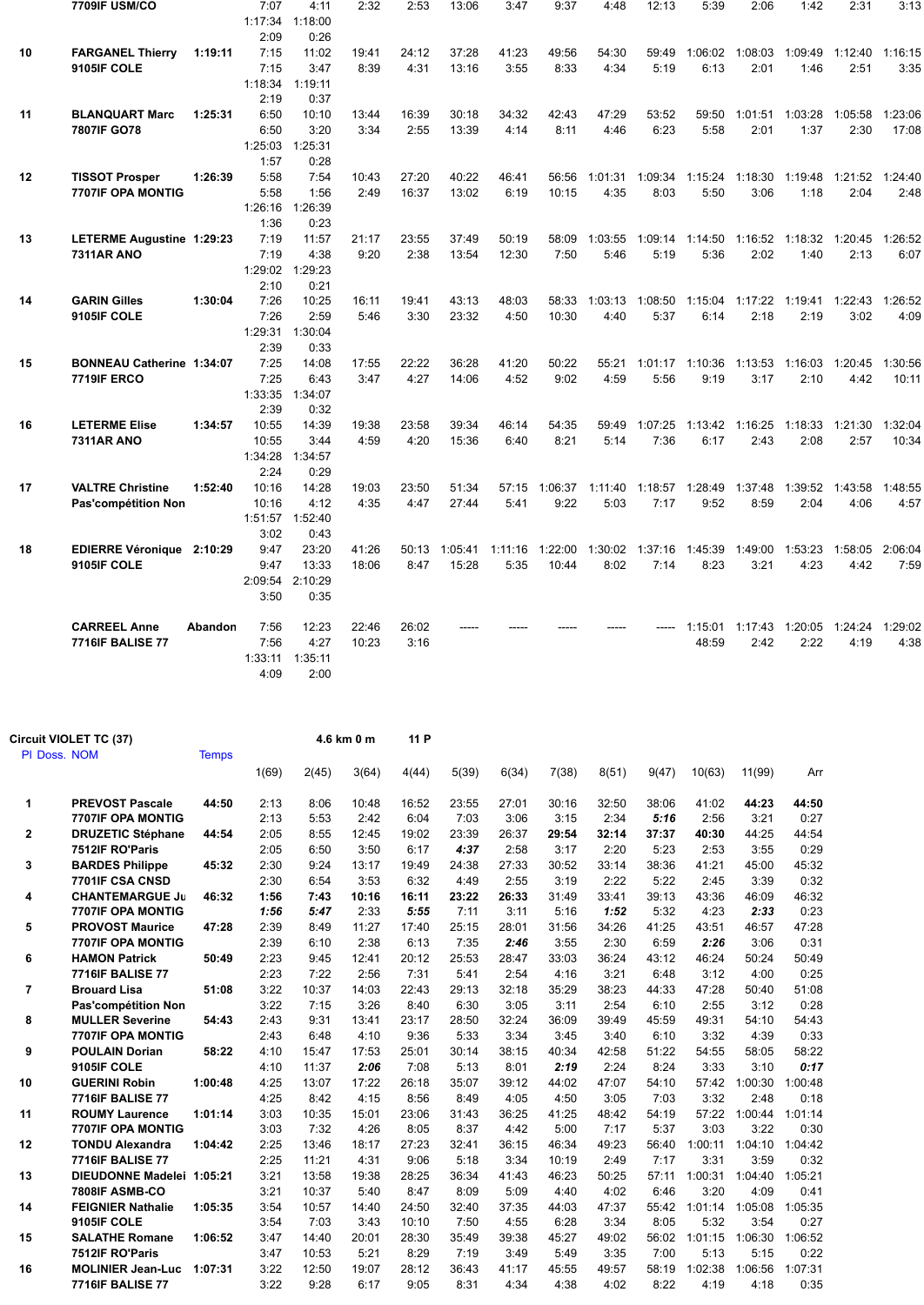| 17 | <b>DRUZETIC Cecilia</b>           | 1:08:10 | 3:03    | 12:56           | 18:11   | 27:03   | 34:54   | 39:11   | 44:10   | 48:10   | 55:59   | 1:03:16         | 1:07:32         | 1:08:10 |  |
|----|-----------------------------------|---------|---------|-----------------|---------|---------|---------|---------|---------|---------|---------|-----------------|-----------------|---------|--|
|    | 7512IF RO'Paris                   |         | 3:03    | 9:53            | 5:15    | 8:52    | 7:51    | 4:17    | 4:59    | 4:00    | 7:49    | 7:17            | 4:16            | 0:38    |  |
| 18 | <b>POULAIN Coralie</b>            | 1:09:11 | 3:14    | 12:18           | 17:36   | 28:04   | 35:47   | 41:34   | 45:58   | 48:56   | 58:23   | 1:05:08         | 1:08:48         | 1:09:11 |  |
|    | <b>7707IF OPA MONTIG</b>          |         | 3:14    | 9:04            | 5:18    | 10:28   | 7:43    | 5:47    | 4:24    | 2:58    | 9:27    | 6:45            | 3:40            | 0:23    |  |
| 19 | <b>BEDELET Chloé</b>              | 1:12:25 | 4:43    | 12:54           | 19:26   | 28:32   | 37:24   | 41:33   | 46:00   | 52:03   | 1:01:22 | 1:07:37         | 1:11:47         | 1:12:25 |  |
|    | 7807IF GO78                       |         | 4:43    | 8:11            | 6:32    | 9:06    | 8:52    | 4:09    | 4:27    | 6:03    | 9:19    | 6:15            | 4:10            | 0:38    |  |
| 20 | DEMARQUAY Sandri 1:14:52          |         | 3:25    | 14:22           | 20:28   | 29:22   | 37:35   | 41:40   | 54:03   | 57:49   | 1:06:28 | 1:10:20         | 1:14:20         | 1:14:52 |  |
|    | <b>9211IF DSA</b>                 |         | 3:25    | 10:57           | 6:06    | 8:54    | 8:13    | 4:05    | 12:23   | 3:46    | 8:39    | 3:52            | 4:00            | 0:32    |  |
| 21 | DAEM-GAUDREE Na 1:16:20           |         | 3:10    | 11:25           | 15:51   | 26:03   | 34:25   | 40:00   | 50:29   | 55:49   | 1:04:21 | 1:09:13 1:15:55 |                 | 1:16:20 |  |
|    | 7807IF GO78                       |         | 3:10    | 8:15            | 4:26    | 10:12   | 8:22    | 5:35    | 10:29   | 5:20    | 8:32    | 4:52            | 6:42            | 0:25    |  |
| 22 | <b>DUTERAGE Marie</b>             | 1:19:03 | 4:23    | 15:09           | 20:29   | 35:27   | 44:06   | 49:52   | 54:44   | 1:01:44 | 1:10:31 | 1:14:23         | 1:18:29         | 1:19:03 |  |
|    | Pas'compétition Non               |         | 4:23    | 10:46           | 5:20    | 14:58   | 8:39    | 5:46    | 4:52    | 7:00    | 8:47    | 3:52            | 4:06            | 0:34    |  |
| 23 | <b>BONNEFOND Chloé</b>            | 1:19:09 | 4:30    | 15:11           | 20:36   | 35:30   | 44:11   | 49:55   | 54:48   | 1:01:43 | 1:10:41 | 1:14:26         | 1:18:32         | 1:19:09 |  |
|    | Pas'compétition Non               |         | 4:30    | 10:41           | 5:25    | 14:54   | 8:41    | 5:44    | 4:53    | 6:55    | 8:58    | 3:45            | 4:06            | 0:37    |  |
| 24 | <b>DHERVE Gwénaëlle</b>           | 1:21:45 | 3:17    | 16:27           | 21:16   | 30:58   | 39:29   | 44:31   | 48:59   | 52:27   | 1:11:47 | 1:16:28         | 1:21:06         | 1:21:45 |  |
|    | 7807IF GO78                       |         | 3:17    | 13:10           | 4:49    | 9:42    | 8:31    | 5:02    | 4:28    | 3:28    | 19:20   | 4:41            | 4:38            | 0:39    |  |
| 25 | <b>BRANDT Cyril</b>               | 1:22:25 | 3:34    | 12:30           | 18:21   | 28:57   | 39:16   | 44:47   | 56:52   | 1:01:35 | 1:13:23 | 1:17:57 1:21:49 |                 | 1:22:25 |  |
|    | 9404IF AS IGN                     |         | 3:34    | 8:56            | 5:51    | 10:36   | 10:19   | 5:31    | 12:05   | 4:43    | 11:48   | 4:34            | 3:52            | 0:36    |  |
| 26 | <b>BELAUD Philippe</b>            | 1:22:29 | 4:38    | 14:58           | 22:41   | 35:27   | 44:02   | 49:17   | 55:37   | 1:00:52 | 1:10:49 | 1:15:50         | 1:21:40         | 1:22:29 |  |
|    | 7512IF RO'Paris                   |         | 4:38    | 10:20           | 7:43    | 12:46   | 8:35    | 5:15    | 6:20    | 5:15    | 9:57    | 5:01            | 5:50            | 0:49    |  |
| 27 | <b>MOLINIER Frederigu 1:23:43</b> |         | 9:55    | 22:20           | 26:42   | 37:38   | 48:09   | 53:02   | 58:05   | 1:02:38 | 1:13:00 | 1:18:54         | 1:23:09         | 1:23:43 |  |
|    | <b>7716IF BALISE 77</b>           |         | 9:55    | 12:25           | 4:22    | 10:56   | 10:31   | 4:53    | 5:03    | 4:33    | 10:22   | 5:54            | 4:15            | 0:34    |  |
| 28 | <b>GLASSET Isabelle</b>           | 1:26:35 | 4:28    | 14:44           | 21:15   | 33:01   | 45:20   | 55:01   | 1:01:01 | 1:05:27 | 1:15:26 | 1:20:39         | 1:25:52         | 1:26:35 |  |
|    | 7807IF GO78                       |         | 4:28    | 10:16           | 6:31    | 11:46   | 12:19   | 9:41    | 6:00    | 4:26    | 9:59    | 5:13            | 5:13            | 0:43    |  |
| 29 | <b>CHAMPION Francois 1:26:39</b>  |         | 3:23    | 13:27           | 19:58   | 39:18   | 50:17   | 54:47   | 59:46   | 1:03:54 | 1:14:30 | 1:19:48         | 1:26:00         | 1:26:39 |  |
|    | <b>7720IF TOM MEAUX</b>           |         | 3:23    | 10:04           | 6:31    | 19:20   | 10:59   | 4:30    | 4:59    | 4:08    | 10:36   | 5:18            | 6:12            | 0:39    |  |
| 30 | <b>GAILLARD Gilles</b>            | 1:30:15 | 4:58    | 17:55           | 23:37   | 36:42   | 48:31   | 54:03   | 1:01:37 | 1:06:10 | 1:18:38 | 1:23:47 1:29:28 |                 | 1:30:15 |  |
|    | 6099HF INDIVIDUEL                 |         | 4:58    | 12:57           | 5:42    | 13:05   | 11:49   | 5:32    | 7:34    | 4:33    | 12:28   | 5:09            | 5:41            | 0:47    |  |
| 31 | <b>SALATHE Jason</b>              | 1:37:20 | 4:20    | 22:16           | 28:09   | 40:14   | 51:37   | 58:29   | 1:04:55 | 1:11:00 | 1:23:09 | 1:29:25         | 1:36:10         | 1:37:20 |  |
|    | 7512IF RO'Paris                   |         | 4:20    | 17:56           | 5:53    | 12:05   | 11:23   | 6:52    | 6:26    | 6:05    | 12:09   | 6:16            | 6:45            | 1:10    |  |
| 32 | <b>MARIN JUSTICIA Nat 1:37:40</b> |         | 5:00    | 17:51           | 27:38   | 44:20   | 55:31   | 1:01:13 | 1:09:07 | 1:14:12 | 1:25:35 | 1:30:55         | 1:36:45         | 1:37:40 |  |
|    | <b>7720IF TOM MEAUX</b>           |         | 5:00    | 12:51           | 9:47    | 16:42   | 11:11   | 5:42    | 7:54    | 5:05    | 11:23   | 5:20            | 5:50            | 0:55    |  |
| 33 | <b>SALATHE Manuelle</b>           | 1:41:10 | 6:29    | 24:31           | 30:04   | 44:36   | 55:27   | 1:02:50 | 1:08:46 | 1:14:52 | 1:27:41 | 1:33:24         | 1:40:01         | 1:41:10 |  |
|    | 7512IF RO'Paris                   |         | 6:29    | 18:02           | 5:33    | 14:32   | 10:51   | 7:23    | 5:56    | 6:06    | 12:49   | 5:43            | 6:37            | 1:09    |  |
| 34 | DIEUDONNE Roland 1:47:05          |         | 5:34    | 20:30           | 29:35   | 43:13   | 58:20   | 1:04:25 | 1:11:32 | 1:16:46 | 1:30:59 |                 | 1:38:07 1:46:03 | 1:47:05 |  |
|    | 7808IF ASMB-CO                    |         | 5:34    | 14:56           | 9:05    | 13:38   | 15:07   | 6:05    | 7:07    | 5:14    | 14:13   | 7:08            | 7:56            | 1:02    |  |
| 35 | DUTERAGE Catherin 1:47:20         |         | 4:23    | 20:47           | 28:38   | 43:48   | 57:47   | 1:04:48 | 1:16:04 | 1:21:00 | 1:31:33 | 1:40:22         | 1:46:24         | 1:47:20 |  |
|    | 7807IF GO78                       |         | 4:23    | 16:24           | 7:51    | 15:10   | 13:59   | 7:01    | 11:16   | 4:56    | 10:33   | 8:49            | 6:02            | 0:56    |  |
| 36 | <b>LUCAS Antoine</b>              | 1:59:43 | 2:49    | 16:28           | 27:15   | 37:25   | 44:28   | 48:05   | 1:32:51 | 1:36:12 | 1:50:15 | 1:55:13         | 1:59:14         | 1:59:43 |  |
|    | Pas'compétition Non               |         | 2:49    | 13:39           | 10:47   | 10:10   | 7:03    | 3:37    | 44:46   | 3:21    | 14:03   | 4:58            | 4:01            | 0:29    |  |
|    | <b>GUILLON Alain</b>              |         |         | 2:14:58 2:21:48 | 2:24:41 | 2:31:30 | 2:37:53 | 2:41:12 | 2:44:34 | 2:47:09 | 2:52:50 | 2:55:28         | 2:58:19         | 2:58:46 |  |
|    | 7701IF CSA CNSD                   |         | 2:14:58 | 6:50            | 2:53    | 6:49    | 6:23    | 3:19    | 3:22    | 2:35    | 5:41    | 2:38            | 2:51            | 0:27    |  |
|    |                                   |         |         |                 |         |         |         |         |         |         |         |                 |                 |         |  |

|                | Circuit VIOLET court (46) |              |                 |              | 5.6 km 0 m | 15 P  |       |       |       |       |       |        |        |        |        |        |
|----------------|---------------------------|--------------|-----------------|--------------|------------|-------|-------|-------|-------|-------|-------|--------|--------|--------|--------|--------|
| PI Doss, NOM   |                           | <b>Temps</b> |                 |              |            |       |       |       |       |       |       |        |        |        |        |        |
|                |                           |              | 1(69)<br>15(99) | 2(31)<br>Arr | 3(32)      | 4(45) | 5(34) | 6(61) | 7(35) | 8(38) | 9(60) | 10(33) | 11(64) | 12(47) | 13(63) | 14(46) |
| 1              | <b>MARIENNE Tom</b>       | 44:15        | 1:41            | 4:11         | 6:46       | 11:24 | 17:08 | 19:24 | 22:21 | 25:03 | 28:30 | 30:06  | 34:53  | 39:05  | 40:57  | 42:42  |
|                | 7707IF OPA MONTIG         |              | 1:41            | 2:30         | 2:35       | 4:38  | 5:44  | 2:16  | 2:57  | 2:42  | 3:27  | 1:36   | 4:47   | 4:12   | 1:52   | 1:45   |
|                |                           |              | 43:59           | 44:15        |            |       |       |       |       |       |       |        |        |        |        |        |
|                |                           |              | 1:17            | 0:16         |            |       |       |       |       |       |       |        |        |        |        |        |
| $\overline{2}$ | <b>FRENOY Anatole</b>     | 46:44        | 1:44            | 3:35         | 7:18       | 12:17 | 19:42 | 22:20 | 25:02 | 27:44 | 31:50 | 33:39  | 37:24  | 40:52  | 43:21  | 45:07  |
|                | <b>7716IF BALISE 77</b>   |              | 1:44            | 1:51         | 3:43       | 4:59  | 7:25  | 2:38  | 2:42  | 2:42  | 4:06  | 1:49   | 3:45   | 3:28   | 2:29   | 1:46   |
|                |                           |              | 46:24           | 46:44        |            |       |       |       |       |       |       |        |        |        |        |        |
|                |                           |              | 1:17            | 0:20         |            |       |       |       |       |       |       |        |        |        |        |        |
| 3              | <b>JOLLY-JANSSON So</b>   | 49:29        | 1:44            | 4:58         | 8:18       | 13:24 | 19:13 | 21:26 | 24:43 | 27:43 | 31:50 | 33:34  | 37:45  | 41:41  | 43:57  | 47:32  |
|                | 7807IF GO78               |              | 1:44            | 3:14         | 3:20       | 5:06  | 5:49  | 2:13  | 3:17  | 3:00  | 4:07  | 1:44   | 4:11   | 3:56   | 2:16   | 3:35   |
|                |                           |              | 49:10           | 49:29        |            |       |       |       |       |       |       |        |        |        |        |        |
|                |                           |              | 1:38            | 0:19         |            |       |       |       |       |       |       |        |        |        |        |        |
| 4              | <b>WILLEMS Pierre</b>     | 49:55        | 1:54            | 4:22         | 7:44       | 13:32 | 19:14 | 21:24 | 24:27 | 27:52 | 32:16 | 34:39  | 39:52  | 43:15  | 45:35  | 47:51  |
|                | Pas'compétition Non       |              | 1:54            | 2:28         | 3:22       | 5:48  | 5:42  | 2:10  | 3:03  | 3:25  | 4:24  | 2:23   | 5:13   | 3:23   | 2:20   | 2:16   |
|                |                           |              | 49:29           | 49:55        |            |       |       |       |       |       |       |        |        |        |        |        |
|                |                           |              | 1:38            | 0:26         |            |       |       |       |       |       |       |        |        |        |        |        |
| 5              | <b>PEKER Vincent</b>      | 52:28        | 1:29            | 3:31         | 7:29       | 13:15 | 18:36 | 21:01 | 24:13 | 27:20 | 31:19 | 34:45  | 38:37  | 41:52  | 46:22  | 50:10  |
|                | <b>7707IF OPA MONTIG</b>  |              | 1:29            | 2:02         | 3:58       | 5:46  | 5:21  | 2:25  | 3:12  | 3:07  | 3:59  | 3:26   | 3:52   | 3:15   | 4:30   | 3:48   |
|                |                           |              | 51:56           | 52:28        |            |       |       |       |       |       |       |        |        |        |        |        |
|                |                           |              | 1:46            | 0:32         |            |       |       |       |       |       |       |        |        |        |        |        |
| 6              | <b>HADJIANGELIS Sopi</b>  | 52:57        | 1:27            | 3:52         | 7:19       | 12:58 | 18:58 | 21:21 | 24:39 | 27:51 | 32:31 | 34:45  | 40:28  | 44:19  | 46:50  | 50:46  |
|                | 7707IF OPA MONTIG         |              | 1:27            | 2:25         | 3:27       | 5:39  | 6:00  | 2:23  | 3:18  | 3:12  | 4:40  | 2:14   | 5:43   | 3:51   | 2:31   | 3:56   |
|                |                           |              | 52:32           | 52:57        |            |       |       |       |       |       |       |        |        |        |        |        |
|                |                           |              | 1:46            | 0:25         |            |       |       |       |       |       |       |        |        |        |        |        |
| $\overline{7}$ | <b>GALPIN Nicolas</b>     | 53:34        | 1:42            | 4:08         | 7:47       | 13:46 | 20:26 | 23:26 | 26:53 | 30:26 | 35:02 | 36:58  | 42:15  | 46:05  | 48:49  | 51:19  |
|                | <b>7707IF OPA MONTIG</b>  |              | 1:42            | 2:26         | 3:39       | 5:59  | 6:40  | 3:00  | 3:27  | 3:33  | 4:36  | 1:56   | 5:17   | 3:50   | 2:44   | 2:30   |
|                |                           |              | 53:06           | 53:34        |            |       |       |       |       |       |       |        |        |        |        |        |
|                |                           |              | 1:47            | 0:28         |            |       |       |       |       |       |       |        |        |        |        |        |
| 8              | <b>TONDU</b> maxime       | 54:34        | 1:40            | 3:56         | 7:19       | 12:31 | 18:45 | 23:32 | 26:38 | 29:31 | 33:44 | 35:19  | 39:21  | 42:43  | 46:54  | 52:43  |
|                | <b>7716IF BALISE 77</b>   |              | 1:40            | 2:16         | 3:23       | 5:12  | 6:14  | 4:47  | 3:06  | 2:53  | 4:13  | 1:35   | 4:02   | 3:22   | 4:11   | 5:49   |
|                |                           |              | 54:12           | 54:34        |            |       |       |       |       |       |       |        |        |        |        |        |
|                |                           |              | 1:29            | 0:22         |            |       |       |       |       |       |       |        |        |        |        |        |
|                |                           |              |                 |              |            |       |       |       |       |       |       |        |        |        |        |        |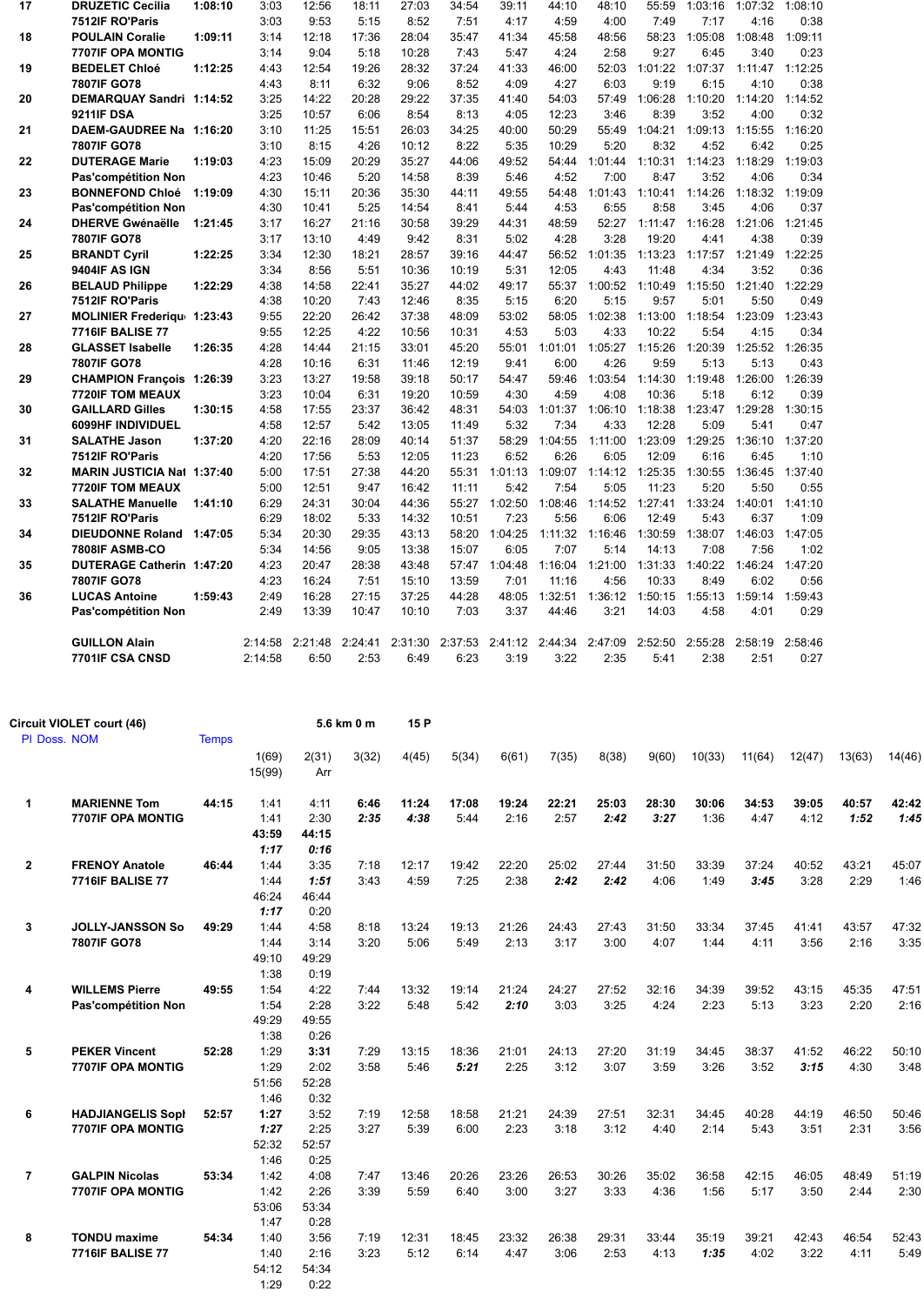| 9  | <b>ANDRILLON Victor</b><br>7807IF GO78               | 55:55   | 2:05<br>2:05<br>55:37<br>1:36   | 5:29<br>3:24<br>55:55<br>0:18   | 9:29<br>4:00  | 15:02<br>5:33  | 21:03<br>6:01  | 23:32<br>2:29 | 27:20<br>3:48 | 31:29<br>4:09  | 35:28<br>3:59 | 37:17<br>1:49 | 43:38<br>6:21 | 48:40<br>5:02                   | 51:14<br>2:34                         | 54:01<br>2:47           |
|----|------------------------------------------------------|---------|---------------------------------|---------------------------------|---------------|----------------|----------------|---------------|---------------|----------------|---------------|---------------|---------------|---------------------------------|---------------------------------------|-------------------------|
| 10 | <b>MENARD Kevin</b><br>7512IF RO'Paris               | 57:46   | 2:26<br>2:26<br>57:22<br>1:46   | 4:52<br>2:26<br>57:46<br>0:24   | 11:12<br>6:20 | 18:48<br>7:36  | 25:00<br>6:12  | 27:10<br>2:10 | 30:46<br>3:36 | 33:52<br>3:06  | 37:54<br>4:02 | 39:46<br>1:52 | 45:41<br>5:55 | 49:59<br>4:18                   | 52:36<br>2:37                         | 55:36<br>3:00           |
| 11 | <b>THENOZ Perrine</b><br>7807IF GO78                 | 57:56   | 2:37<br>2:37<br>57:33<br>1:43   | 5:13<br>2:36<br>57:56<br>0:23   | 9:29<br>4:16  | 16:41<br>7:12  | 23:02<br>6:21  | 25:39<br>2:37 | 28:57<br>3:18 | 32:37<br>3:40  | 36:57<br>4:20 | 38:56<br>1:59 | 43:18<br>4:22 | 47:42<br>4:24                   | 52:58<br>5:16                         | 55:50<br>2:52           |
| 12 | <b>CREMIERE Benoit</b><br><b>9211IF DSA</b>          | 58:25   | 2:07<br>2:07<br>58:02<br>1:53   | 4:25<br>2:18<br>58:25<br>0:23   | 8:04<br>3:39  | 13:34<br>5:30  | 20:08<br>6:34  | 27:20<br>7:12 | 30:38<br>3:18 | 37:19<br>6:41  | 41:11<br>3:52 | 43:00<br>1:49 | 46:54<br>3:54 | 51:32<br>4:38                   | 53:37<br>2:05                         | 56:09<br>2:32           |
| 13 | <b>TALVAS Damien</b><br>9105IF COLE                  | 58:50   | 2:02<br>2:02<br>58:34<br>1:57   | 7:07<br>5:05<br>58:50<br>0:16   | 10:54<br>3:47 | 17:02<br>6:08  | 23:04<br>6:02  | 26:55<br>3:51 | 30:03<br>3:08 | 33:25<br>3:22  | 37:21<br>3:56 | 39:25<br>2:04 | 44:06<br>4:41 | 50:56<br>6:50                   | 54:02<br>3:06                         | 56:37<br>2:35           |
| 14 | <b>MANCEL Stephane</b><br><b>9211IF DSA</b>          | 59:09   | 2:40<br>2:40<br>58:42<br>1:47   | 5:17<br>2:37<br>59:09<br>0:27   | 9:31<br>4:14  | 18:20<br>8:49  | 25:03<br>6:43  | 27:57<br>2:54 | 31:15<br>3:18 | 36:01<br>4:46  | 40:30<br>4:29 | 42:39<br>2:09 | 47:30<br>4:51 | 51:31<br>4:01                   | 54:30<br>2:59                         | 56:55<br>2:25           |
| 15 | <b>DELAVEAU Patrice</b><br>7305AR ECHO 73            | 1:01:13 | 5:00<br>5:00<br>1:00:50<br>2:00 | 7:14<br>2:14<br>1:01:13<br>0:23 | 10:53<br>3:39 | 15:46<br>4:53  | 21:34<br>5:48  | 24:35<br>3:01 | 27:54<br>3:19 | 35:04<br>7:10  | 39:07<br>4:03 | 42:14<br>3:07 | 46:57<br>4:43 | 51:47<br>4:50                   | 56:10<br>4:23                         | 58:50<br>2:40           |
| 16 | <b>DERLOT Stéphanie</b><br><b>7716IF BALISE 77</b>   | 1:03:05 | 2:31<br>2:31<br>1:02:40<br>1:52 | 5:21<br>2:50<br>1:03:05<br>0:25 | 9:59<br>4:38  | 16:39<br>6:40  | 24:13<br>7:34  | 28:55<br>4:42 | 32:22<br>3:27 | 35:41<br>3:19  | 41:25<br>5:44 | 43:31<br>2:06 | 51:24<br>7:53 | 55:41<br>4:17                   | 58:24<br>2:43                         | 1:00:48<br>2:24         |
| 17 | LECHEVALIER Blais( 1:03:55<br>7512IF RO'Paris        |         | 2:30<br>2:30<br>1:03:31<br>1:47 | 6:17<br>3:47<br>1:03:55<br>0:24 | 9:53<br>3:36  | 16:27<br>6:34  | 23:19<br>6:52  | 25:58<br>2:39 | 29:35<br>3:37 | 32:46<br>3:11  | 37:38<br>4:52 | 40:48<br>3:10 | 45:57<br>5:09 | 49:55<br>3:58                   | 53:47<br>3:52                         | 1:01:44<br>7:57         |
| 18 | <b>LLORENS Mathis</b><br><b>7720IF TOM MEAUX</b>     | 1:04:46 | 2:16<br>2:16<br>1:04:27<br>1:51 | 5:47<br>3:31<br>1:04:46<br>0:19 | 14:55<br>9:08 | 22:39<br>7:44  | 29:17<br>6:38  | 31:55<br>2:38 | 35:13<br>3:18 | 38:33<br>3:20  | 42:36<br>4:03 | 45:28<br>2:52 | 50:24<br>4:56 | 54:53<br>4:29                   | 57:31<br>2:38                         | 1:02:36<br>5:05         |
| 19 | <b>PEKER Valérie</b><br><b>7707IF OPA MONTIG</b>     | 1:05:41 | 2:42<br>2:42<br>1:05:13<br>1:52 | 5:39<br>2:57<br>1:05:41<br>0:28 | 12:48<br>7:09 | 20:04<br>7:16  | 27:28<br>7:24  | 30:14<br>2:46 | 33:54<br>3:40 | 37:53<br>3:59  | 42:50<br>4:57 | 45:02<br>2:12 | 52:18<br>7:16 | 56:54<br>4:36                   | 59:44<br>2:50                         | 1:03:21<br>3:37         |
| 20 | <b>GARDEUR Julien</b><br><b>7716IF BALISE 77</b>     | 1:06:01 | 2:26<br>2:26<br>1:05:36<br>1:57 | 5:55<br>3:29<br>1:06:01<br>0:25 | 10:14<br>4:19 | 17:20<br>7:06  | 24:00<br>6:40  | 27:08<br>3:08 | 32:17<br>5:09 | 36:51<br>4:34  | 41:23<br>4:32 | 45:13<br>3:50 | 51:14<br>6:01 | 56:06<br>4:52                   | 3:21                                  | 59:27 1:03:39<br>4:12   |
| 21 | <b>PEKER Yves</b><br>7707IF OPA MONTIG               | 1:07:09 | 1:52<br>1:52<br>1:06:43<br>2:02 | 7:51<br>5:59<br>1:07:09<br>0:26 | 13:31<br>5:40 | 19:43<br>6:12  | 26:26<br>6:43  | 29:03<br>2:37 | 32:58<br>3:55 | 36:57<br>3:59  | 42:18<br>5:21 | 45:21<br>3:03 | 51:11<br>5:50 | 56:25<br>5:14                   | 59:29<br>3:04                         | 1:04:41<br>5:12         |
| 22 | <b>THENOZ Bertrand</b><br>7807IF GO78                | 1:07:42 | 2:34<br>2:34<br>1:07:22<br>2:03 | 5:57<br>3:23<br>1:07:42<br>0:20 | 11:03<br>5:06 | 17:49<br>6:46  | 25:35<br>7:46  | 28:54<br>3:19 | 36:14<br>7:20 | 41:03<br>4:49  | 45:12<br>4:09 | 49:04<br>3:52 | 53:19<br>4:15 | 4:32                            | 57:51 1:00:31 1:05:19<br>2:40         | 4:48                    |
| 23 | <b>KORZEC Patricia</b><br><b>7716IF BALISE 77</b>    | 1:09:06 | 3:10<br>3:10<br>1:08:43<br>1:49 | 7:13<br>4:03<br>1:09:06<br>0:23 | 12:47<br>5:34 | 22:14<br>9:27  | 29:11<br>6:57  | 32:34<br>3:23 | 38:15<br>5:41 | 43:08<br>4:53  | 47:55<br>4:47 | 50:07<br>2:12 | 5:10          | 55:17 1:01:32 1:04:28<br>6:15   | 2:56                                  | 1:06:54<br>2:26         |
| 24 | <b>BESTEL Florence</b><br>9105IF COLE                | 1:09:14 | 3:07<br>3:07<br>1:08:46<br>2:13 | 6:18<br>3:11<br>1:09:14<br>0:28 | 11:03<br>4:45 | 18:03<br>7:00  | 26:06<br>8:03  | 29:06<br>3:00 | 33:01<br>3:55 | 37:52<br>4:51  | 42:40<br>4:48 | 44:52<br>2:12 | 52:21<br>7:29 | 4:43                            | 57:04 1:01:16<br>4:12                 | 1:06:33<br>5:17         |
| 25 | <b>TALVAS Cyril</b><br>9105IF COLE                   | 1:09:36 | 2:08<br>2:08<br>1:09:13<br>1:40 | 8:47<br>6:39<br>1:09:36<br>0:23 | 12:35<br>3:48 | 18:47<br>6:12  | 29:59<br>11:12 | 33:39<br>3:40 | 36:39<br>3:00 | 40:37<br>3:58  | 44:40<br>4:03 | 46:15<br>1:35 | 50:03<br>3:48 | 53:32<br>3:29                   | 56:38<br>3:06                         | 1:07:33<br>10:55        |
| 26 | <b>PATAUT Philippe</b><br>9404IF AS IGN              | 1:10:17 | 2:46<br>2:46<br>1:09:49<br>2:21 | 6:02<br>3:16<br>1:10:17<br>0:28 | 12:03<br>6:01 | 20:01<br>7:58  | 27:15<br>7:14  | 30:02<br>2:47 | 34:41<br>4:39 | 45:18<br>10:37 | 50:02<br>4:44 | 52:04<br>2:02 | 5:23          | 4:33                            | 57:27 1:02:00 1:04:34 1:07:28<br>2:34 | 2:54                    |
| 27 | <b>MARTIN Pascale</b><br>7512IF RO'Paris             | 1:11:52 | 3:07<br>3:07<br>1:11:26<br>2:17 | 6:20<br>3:13<br>1:11:52<br>0:26 | 15:26<br>9:06 | 22:18<br>6:52  | 29:36<br>7:18  | 33:14<br>3:38 | 37:39<br>4:25 | 42:16<br>4:37  | 47:21<br>5:05 | 51:14<br>3:53 | 5:17          | 56:31 1:02:03<br>5:32           | 1:05:00<br>2:57                       | 1:09:09<br>4:09         |
| 28 | FINAUD-GUYOT Lion 1:12:18<br><b>7716IF BALISE 77</b> |         | 2:22<br>2:22<br>1:11:51<br>1:58 | 5:13<br>2:51<br>1:12:18<br>0:27 | 14:03<br>8:50 | 23:25<br>9:22  | 30:37<br>7:12  | 33:32<br>2:55 | 38:41<br>5:09 | 45:41<br>7:00  | 50:26<br>4:45 | 53:47<br>3:21 | 59:26<br>5:39 | 1:04:09<br>4:43                 | 3:04                                  | 1:07:13 1:09:53<br>2:40 |
| 29 | <b>LENOBLE Sandrine</b><br>8903BF YCONE-Sens         | 1:14:54 | 2:59<br>2:59<br>1:14:29<br>2:32 | 6:05<br>3:06<br>1:14:54<br>0:25 | 12:08<br>6:03 | 23:05<br>10:57 | 31:20<br>8:15  | 34:18<br>2:58 | 39:51<br>5:33 | 44:08<br>4:17  | 48:58<br>4:50 | 52:34<br>3:36 | 8:06          | 1:00:40 1:06:02 1:08:49<br>5:22 | 2:47                                  | 1:11:57<br>3:08         |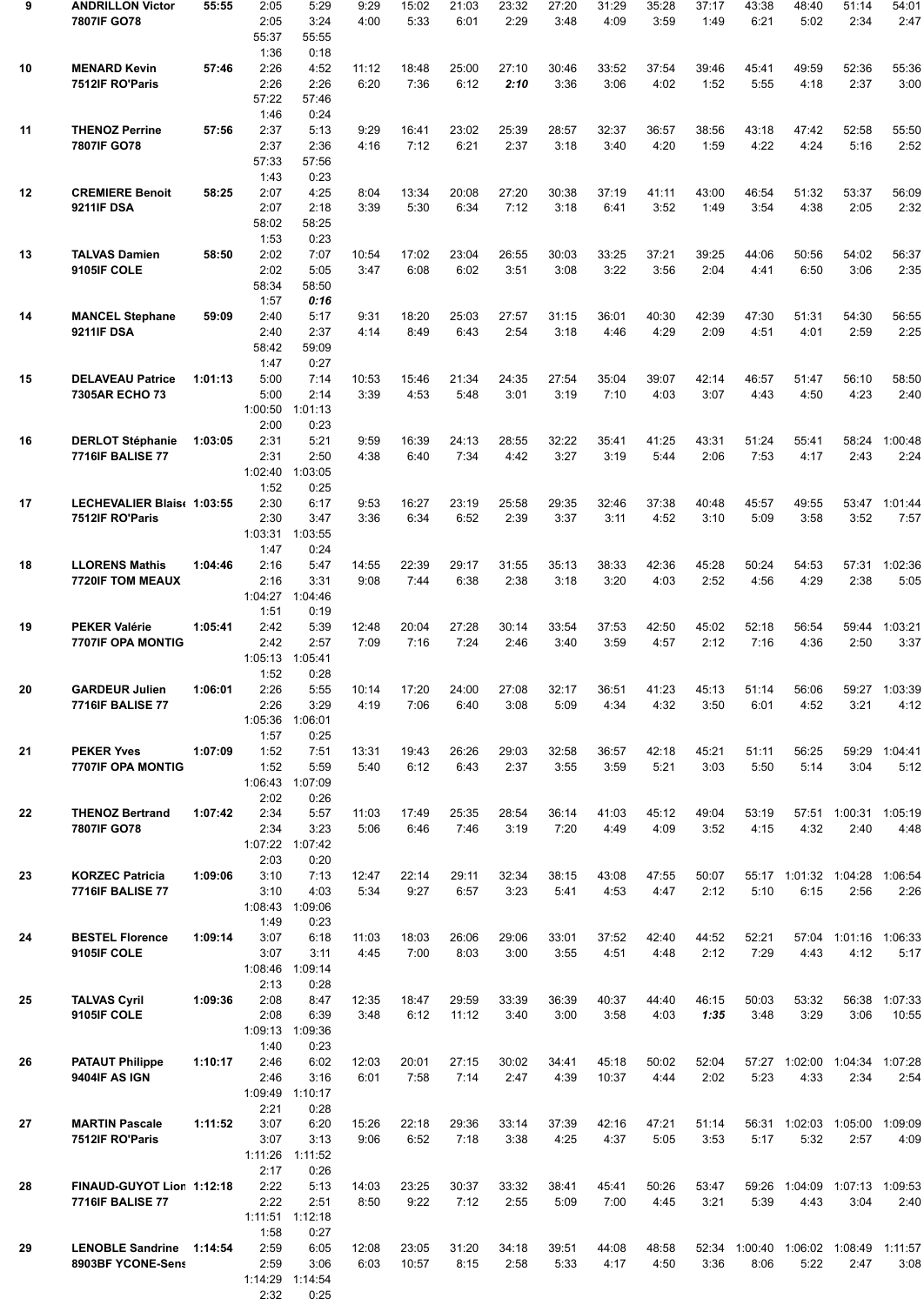| 30 | DUTERAGE Christial 1:14:59                         |         | 3:14            | 7:03                    | 15:10          | 22:41          | 30:23          | 33:57         | 38:57         | 44:06         | 49:28         | 52:08         | 58:21           | 1:04:45                                                                       | 1:08:27         | 1:11:57          |
|----|----------------------------------------------------|---------|-----------------|-------------------------|----------------|----------------|----------------|---------------|---------------|---------------|---------------|---------------|-----------------|-------------------------------------------------------------------------------|-----------------|------------------|
|    | 7807IF GO78                                        |         | 3:14            | 3:49                    | 8:07           | 7:31           | 7:42           | 3:34          | 5:00          | 5:09          | 5:22          | 2:40          | 6:13            | 6:24                                                                          | 3:42            | 3:30             |
|    |                                                    |         | 1:14:28         | 1:14:59                 |                |                |                |               |               |               |               |               |                 |                                                                               |                 |                  |
| 31 | <b>SABATIER Francois 1:15:04</b>                   |         | 2:31<br>2:26    | 0:31<br>5:05            | 9:23           | 20:45          | 28:05          | 33:39         | 37:46         | 41:54         | 47:30         | 51:29         |                 | 57:33 1:04:53                                                                 | 1:08:10         | 1:11:57          |
|    | 9105IF COLE                                        |         | 2:26            | 2:39                    | 4:18           | 11:22          | 7:20           | 5:34          | 4:07          | 4:08          | 5:36          | 3:59          | 6:04            | 7:20                                                                          | 3:17            | 3:47             |
|    |                                                    |         | 1:14:31         | 1:15:04                 |                |                |                |               |               |               |               |               |                 |                                                                               |                 |                  |
|    |                                                    |         | 2:34            | 0:33                    |                |                |                |               |               |               |               |               |                 |                                                                               |                 |                  |
| 32 | TOMASSI Jean Marc 1:15:41<br>7512IF RO'Paris       |         | 2:02<br>2:02    | 4:50<br>2:48            | 9:31<br>4:41   | 17:52<br>8:21  | 25:33<br>7:41  | 28:47<br>3:14 | 32:42<br>3:55 | 40:20<br>7:38 | 46:19<br>5:59 | 50:06<br>3:47 | 57:37<br>7:31   | 1:02:45<br>5:08                                                               | 1:06:50<br>4:05 | 1:12:24<br>5:34  |
|    |                                                    |         | 1:15:12 1:15:41 |                         |                |                |                |               |               |               |               |               |                 |                                                                               |                 |                  |
|    |                                                    |         | 2:48            | 0:29                    |                |                |                |               |               |               |               |               |                 |                                                                               |                 |                  |
| 33 | <b>GIRAUD Christian</b>                            | 1:15:46 | 2:34            | 5:44                    | 10:51          | 23:10          | 30:24          | 34:49         | 39:03         | 43:45         | 48:43         | 52:30         | 57:40           | 1:02:46                                                                       | 1:07:10         | 1:13:24          |
|    | 7807IF GO78                                        |         | 2:34            | 3:10                    | 5:07           | 12:19          | 7:14           | 4:25          | 4:14          | 4:42          | 4:58          | 3:47          | 5:10            | 5:06                                                                          | 4:24            | 6:14             |
|    |                                                    |         | 1:15:23<br>1:59 | 1:15:46<br>0:23         |                |                |                |               |               |               |               |               |                 |                                                                               |                 |                  |
| 34 | <b>COIFFIER Laurent</b>                            | 1:16:03 | 2:36            | 6:10                    | 11:00          | 19:51          | 29:18          | 32:58         | 38:09         | 43:18         | 49:59         | 52:47         | 59:37           | 1:05:40                                                                       | 1:09:34         | 1:13:04          |
|    | <b>7716IF BALISE 77</b>                            |         | 2:36            | 3:34                    | 4:50           | 8:51           | 9:27           | 3:40          | 5:11          | 5:09          | 6:41          | 2:48          | 6:50            | 6:03                                                                          | 3:54            | 3:30             |
|    |                                                    |         | 1:15:36         | 1:16:03                 |                |                |                |               |               |               |               |               |                 |                                                                               |                 |                  |
|    |                                                    |         | 2:32            | 0:27                    |                |                |                |               |               |               |               |               |                 |                                                                               |                 |                  |
| 35 | <b>MUGICA Yvan</b><br>0111AR CO AMBERIE            | 1:18:24 | 2:53<br>2:53    | 5:59<br>3:06            | 10:08<br>4:09  | 19:24<br>9:16  | 27:47<br>8:23  | 31:13<br>3:26 | 36:25<br>5:12 | 42:46<br>6:21 | 48:09<br>5:23 | 50:18<br>2:09 | 56:09<br>5:51   | 1:01:13<br>5:04                                                               | 1:04:36<br>3:23 | 1:16:02<br>11:26 |
|    |                                                    |         | 1:17:58         | 1:18:24                 |                |                |                |               |               |               |               |               |                 |                                                                               |                 |                  |
|    |                                                    |         | 1:56            | 0:26                    |                |                |                |               |               |               |               |               |                 |                                                                               |                 |                  |
| 36 | <b>MISZOVITS Andrea</b>                            | 1:18:43 | 3:03            | 6:44                    | 12:15          | 20:44          | 29:43          | 34:05         | 38:34         | 44:26         | 50:44         | 53:26         | 1:02:39         | 1:09:04 1:12:38                                                               |                 | 1:15:30          |
|    | <b>7707IF OPA MONTIG</b>                           |         | 3:03            | 3:41<br>1:18:43         | 5:31           | 8:29           | 8:59           | 4:22          | 4:29          | 5:52          | 6:18          | 2:42          | 9:13            | 6:25                                                                          | 3:34            | 2:52             |
|    |                                                    |         | 1:18:15<br>2:45 | 0:28                    |                |                |                |               |               |               |               |               |                 |                                                                               |                 |                  |
| 37 | <b>MAGNY Eric</b>                                  | 1:19:14 | 12:19           | 15:26                   | 19:45          | 27:19          | 34:58          | 37:53         | 43:54         | 48:14         | 53:30         |               | 57:02 1:04:16   | 1:08:55                                                                       | 1:12:57         | 1:16:40          |
|    | 8903BF YCONE-Sens                                  |         | 12:19           | 3:07                    | 4:19           | 7:34           | 7:39           | 2:55          | 6:01          | 4:20          | 5:16          | 3:32          | 7:14            | 4:39                                                                          | 4:02            | 3:43             |
|    |                                                    |         | 1:18:48         | 1:19:14                 |                |                |                |               |               |               |               |               |                 |                                                                               |                 |                  |
|    |                                                    |         | 2:08            | 0:26<br>6:40            |                |                |                |               |               |               |               |               |                 |                                                                               |                 |                  |
| 38 | <b>CLET Arlette</b><br><b>7709IF USM/CO</b>        | 1:21:14 | 3:12<br>3:12    | 3:28                    | 18:05<br>11:25 | 28:44<br>10:39 | 37:18<br>8:34  | 40:35<br>3:17 | 45:43<br>5:08 | 50:21<br>4:38 | 55:33<br>5:12 | 58:49<br>3:16 | 1:06:47<br>7:58 | 1:12:06<br>5:19                                                               | 1:15:03<br>2:57 | 1:18:28<br>3:25  |
|    |                                                    |         | 1:20:46         | 1:21:14                 |                |                |                |               |               |               |               |               |                 |                                                                               |                 |                  |
|    |                                                    |         | 2:18            | 0:28                    |                |                |                |               |               |               |               |               |                 |                                                                               |                 |                  |
| 39 | <b>ESTIVAL Solene</b>                              | 1:21:50 | 3:31            | 8:18                    | 15:33          | 25:01          | 34:34          | 38:34         | 43:52         | 49:39         | 55:35         | 58:39         | 1:06:58         | 1:11:52                                                                       | 1:14:46         | 1:19:02          |
|    | <b>7709IF USM/CO</b>                               |         | 3:31<br>1:21:30 | 4:47<br>1:21:50         | 7:15           | 9:28           | 9:33           | 4:00          | 5:18          | 5:47          | 5:56          | 3:04          | 8:19            | 4:54                                                                          | 2:54            | 4:16             |
|    |                                                    |         | 2:28            | 0:20                    |                |                |                |               |               |               |               |               |                 |                                                                               |                 |                  |
| 40 | <b>SALATHE Hector</b>                              | 1:21:54 | 3:46            | 10:02                   | 13:37          | 20:52          | 30:42          | 33:57         | 38:06         | 48:02         | 57:58         | 1:01:14       | 1:08:36         | 1:12:56                                                                       | 1:15:51         | 1:19:50          |
|    | 7512IF RO'Paris                                    |         | 3:46            | 6:16                    | 3:35           | 7:15           | 9:50           | 3:15          | 4:09          | 9:56          | 9:56          | 3:16          | 7:22            | 4:20                                                                          | 2:55            | 3:59             |
|    |                                                    |         | 1:21:33         | 1:21:54                 |                |                |                |               |               |               |               |               |                 |                                                                               |                 |                  |
| 41 | STEWARD Madeleine 1:26:12                          |         | 1:43<br>3:06    | 0:21<br>6:47            | 18:00          | 27:42          | 36:20          | 40:01         | 45:48         | 50:40         | 56:28         |               |                 | 59:25 1:06:14 1:12:32 1:16:21 1:22:51                                         |                 |                  |
|    | 8903BF YCONE-Sens                                  |         | 3:06            | 3:41                    | 11:13          | 9:42           | 8:38           | 3:41          | 5:47          | 4:52          | 5:48          | 2:57          | 6:49            | 6:18                                                                          | 3:49            | 6:30             |
|    |                                                    |         |                 | 1:25:37 1:26:12         |                |                |                |               |               |               |               |               |                 |                                                                               |                 |                  |
|    |                                                    |         | 2:46            | 0:35                    |                |                |                |               |               |               |               |               |                 |                                                                               |                 |                  |
| 42 | <b>ADOLPHE Philippe</b><br><b>7716IF BALISE 77</b> | 1:26:42 | 3:01<br>3:01    | 6:08<br>3:07            | 19:27          | 29:10<br>9:43  | 37:22<br>8:12  | 40:24<br>3:02 | 44:34<br>4:10 | 50:35<br>6:01 | 55:53<br>5:18 | 2:25          | 6:00            | 58:18 1:04:18 1:09:24 1:12:41 1:23:55<br>5:06                                 | 3:17            | 11:14            |
|    |                                                    |         |                 | 1:26:11 1:26:42         | 13:19          |                |                |               |               |               |               |               |                 |                                                                               |                 |                  |
|    |                                                    |         | 2:16            | 0:31                    |                |                |                |               |               |               |               |               |                 |                                                                               |                 |                  |
| 43 | HERVE-JOUSSE Odi 1:27:29                           |         | 2:55            | 6:43                    | 12:51          | 23:35          | 32:02          | 35:29         | 40:44         | 45:16         | 51:40         |               |                 | 56:24 1:02:48 1:14:31 1:18:10 1:23:52                                         |                 |                  |
|    | 9105IF COLE                                        |         | 2:55            | 3:48                    | 6:08           | 10:44          | 8:27           | 3:27          | 5:15          | 4:32          | 6:24          | 4:44          | 6:24            | 11:43                                                                         | 3:39            | 5:42             |
|    |                                                    |         | 1:26:40<br>2:48 | 1:27:29<br>0:49         |                |                |                |               |               |               |               |               |                 |                                                                               |                 |                  |
| 44 | <b>NOY Eyal</b>                                    | 1:29:10 | 2:52            | 6:46                    | 12:23          | 20:39          | 30:02          | 34:30         | 39:09         | 50:52         | 56:41         |               |                 | 59:25 1:05:57 1:11:12 1:14:59 1:25:57                                         |                 |                  |
|    | 7807IF GO78                                        |         | 2:52            | 3:54                    | 5:37           | 8:16           | 9:23           | 4:28          | 4:39          | 11:43         | 5:49          | 2:44          | 6:32            | 5:15                                                                          | 3:47            | 10:58            |
|    |                                                    |         | 1:28:35 1:29:10 |                         |                |                |                |               |               |               |               |               |                 |                                                                               |                 |                  |
|    |                                                    |         | 2:38            | 0:35                    |                |                |                |               |               |               |               |               |                 |                                                                               |                 |                  |
| 45 | <b>KARPYN Christian</b><br>9404IF AS IGN           | 1:47:24 | 3:22<br>3:22    | 7:13<br>3:51            | 13:56<br>6:43  | 25:50<br>11:54 | 38:45<br>12:55 | 42:49<br>4:04 | 48:55<br>6:06 | 5:29          | 6:46          | 6:05          | 9:26            | 54:24 1:01:10 1:07:15 1:16:41 1:24:19 1:32:06 1:43:44<br>7:38                 | 7:47            | 11:38            |
|    |                                                    |         | 1:46:48         | 1:47:24                 |                |                |                |               |               |               |               |               |                 |                                                                               |                 |                  |
|    |                                                    |         | 3:04            | 0:36                    |                |                |                |               |               |               |               |               |                 |                                                                               |                 |                  |
| 46 | <b>LECONTE Sylvie</b>                              | 2:16:53 | 4:16            | 8:01                    | 35:06          | 44:00          |                |               |               |               |               |               |                 | 55:47 1:04:55 1:14:43 1:30:02 1:41:08 1:43:22 1:51:24 1:57:58 2:05:23 2:13:20 |                 |                  |
|    | <b>7716IF BALISE 77</b>                            |         | 4:16            | 3:45                    | 27:05          | 8:54           | 11:47          | 9:08          | 9:48          | 15:19         | 11:06         | 2:14          | 8:02            | 6:34                                                                          | 7:25            | 7:57             |
|    |                                                    |         | 2:58            | 2:16:18 2:16:53<br>0:35 |                |                |                |               |               |               |               |               |                 |                                                                               |                 |                  |
|    |                                                    |         |                 |                         |                |                |                |               |               |               |               |               |                 |                                                                               |                 |                  |

|              | Circuit VIOLET Moyen (46) |              | 7.8 km 0 m |        |       | 16 P  |       |       |       |       |       |        |        |        |        |        |
|--------------|---------------------------|--------------|------------|--------|-------|-------|-------|-------|-------|-------|-------|--------|--------|--------|--------|--------|
| PI Doss, NOM |                           | <b>Temps</b> |            |        |       |       |       |       |       |       |       |        |        |        |        |        |
|              |                           |              | 1(32)      | 2(33)  | 3(42) | 4(40) | 5(49) | 6(41) | 7(39) | 8(34) | 9(61) | 10(35) | 11(36) | 12(37) | 13(64) | 14(47) |
|              |                           |              | 15(63)     | 16(99) | Arr   |       |       |       |       |       |       |        |        |        |        |        |
|              | <b>BROCHOT Remi</b>       | 46:30        | 4:42       | 10:18  | 16:54 | 19:24 | 20:47 | 21:23 | 25:51 | 27:55 | 29:34 | 31:54  | 34:33  | 35:25  | 39:27  | 42:14  |
|              | <b>7716IF BALISE 77</b>   |              | 4:42       | 5:36   | 6:36  | 2:30  | 1:23  | 0:36  | 4:28  | 2:04  | 1:39  | 2:20   | 2:39   | 0:52   | 4:02   | 2:47   |
|              |                           |              | 44:01      | 46:10  | 46:30 |       |       |       |       |       |       |        |        |        |        |        |
|              |                           |              | 1:47       | 2:09   | 0:20  |       |       |       |       |       |       |        |        |        |        |        |
| 2            | <b>BRAULT Lionel</b>      | 47:47        | 4:59       | 10:34  | 17:19 | 20:12 | 21:42 | 22:19 | 26:48 | 28:45 | 30:31 | 33:04  | 35:43  | 36:31  | 40:26  | 43:05  |
|              | 9105IF COLE               |              | 4:59       | 5:35   | 6:45  | 2:53  | 1:30  | 0:37  | 4:29  | 1:57  | 1:46  | 2:33   | 2:39   | 0:48   | 3:55   | 2:39   |
|              |                           |              | 44:56      | 47:25  | 47:47 |       |       |       |       |       |       |        |        |        |        |        |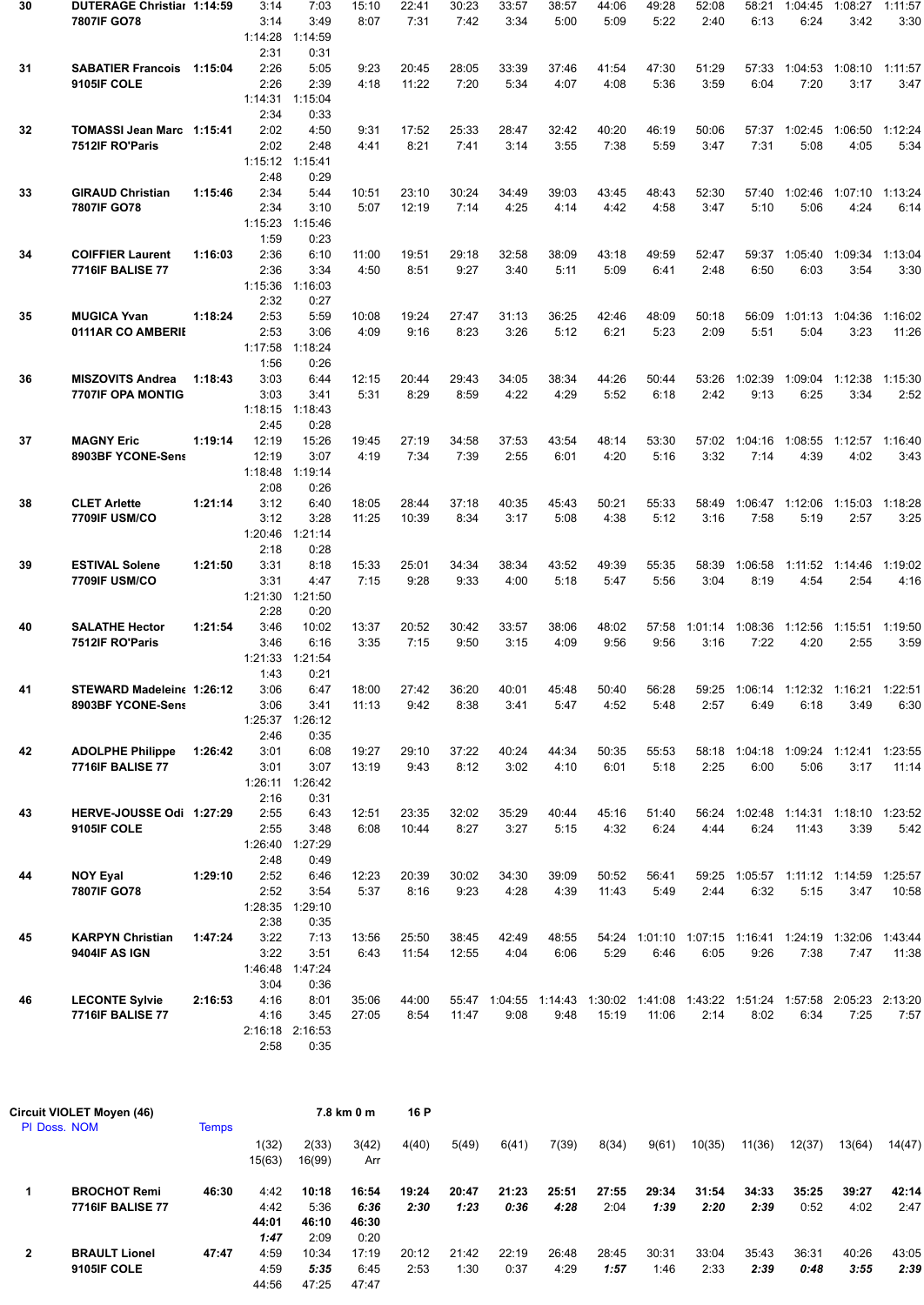|                |                           |         | 1:51    | 2:29    | 0:22    |       |       |       |       |       |       |       |       |       |       |               |
|----------------|---------------------------|---------|---------|---------|---------|-------|-------|-------|-------|-------|-------|-------|-------|-------|-------|---------------|
| 3              | <b>DAEM Adriaan</b>       | 53:07   | 4:35    | 10:36   | 17:32   | 22:11 | 23:38 | 24:21 | 28:55 | 31:13 | 33:10 | 35:58 | 39:08 | 40:07 | 44:29 | 47:28         |
|                | 7807IF GO78               |         | 4:35    | 6:01    | 6:56    | 4:39  | 1:27  | 0:43  | 4:34  | 2:18  | 1:57  | 2:48  | 3:10  | 0:59  | 4:22  | 2:59          |
|                |                           |         |         |         |         |       |       |       |       |       |       |       |       |       |       |               |
|                |                           |         | 50:21   | 52:46   | 53:07   |       |       |       |       |       |       |       |       |       |       |               |
|                |                           |         | 2:53    | 2:25    | 0:21    |       |       |       |       |       |       |       |       |       |       |               |
| 4              | <b>PANNIER Pascal</b>     | 54:33   | 5:04    | 11:00   | 17:49   | 20:53 | 22:43 | 23:29 | 29:49 | 31:52 | 33:47 | 36:23 | 39:45 | 40:46 | 45:53 | 49:02         |
|                | 7807IF GO78               |         | 5:04    | 5:56    | 6:49    | 3:04  | 1:50  | 0:46  | 6:20  | 2:03  | 1:55  | 2:36  | 3:22  | 1:01  | 5:07  | 3:09          |
|                |                           |         | 51:23   | 54:10   | 54:33   |       |       |       |       |       |       |       |       |       |       |               |
|                |                           |         | 2:21    | 2:47    | 0:23    |       |       |       |       |       |       |       |       |       |       |               |
|                |                           |         |         |         |         |       |       |       |       |       |       |       |       |       |       |               |
| 5              | <b>DECOBERT Julien</b>    | 56:40   | 4:22    | 10:41   | 18:04   | 23:15 | 25:47 | 26:24 | 30:54 | 33:19 | 35:20 | 38:04 | 40:59 | 41:55 | 46:00 | 48:52         |
|                | 7707IF OPA MONTIG         |         | 4:22    | 6:19    | 7:23    | 5:11  | 2:32  | 0:37  | 4:30  | 2:25  | 2:01  | 2:44  | 2:55  | 0:56  | 4:05  | 2:52          |
|                |                           |         | 53:55   | 56:23   | 56:40   |       |       |       |       |       |       |       |       |       |       |               |
|                |                           |         | 5:03    | 2:28    | 0:17    |       |       |       |       |       |       |       |       |       |       |               |
| 6              | <b>BOUSSAC Nicolas</b>    | 59:17   | 5:11    | 11:57   | 19:37   | 24:39 | 27:49 | 28:31 | 33:32 | 35:44 | 37:52 | 41:04 | 44:33 | 45:34 | 50:24 | 53:56         |
|                |                           |         |         |         |         |       |       |       | 5:01  | 2:12  | 2:08  | 3:12  |       |       |       |               |
|                | <b>4504CE ASCO ORLE</b>   |         | 5:11    | 6:46    | 7:40    | 5:02  | 3:10  | 0:42  |       |       |       |       | 3:29  | 1:01  | 4:50  | 3:32          |
|                |                           |         | 56:06   | 58:53   | 59:17   |       |       |       |       |       |       |       |       |       |       |               |
|                |                           |         | 2:10    | 2:47    | 0:24    |       |       |       |       |       |       |       |       |       |       |               |
| $\overline{7}$ | <b>LEMAIRE Yann-Pierr</b> | 59:42   | 5:50    | 13:41   | 22:03   | 25:36 | 27:34 | 28:19 | 33:39 | 35:57 | 38:24 | 41:13 | 44:41 | 45:46 | 50:32 | 54:01         |
|                | 7807IF GO78               |         | 5:50    | 7:51    | 8:22    | 3:33  | 1:58  | 0:45  | 5:20  | 2:18  | 2:27  | 2:49  | 3:28  | 1:05  | 4:46  | 3:29          |
|                |                           |         | 56:39   | 59:17   | 59:42   |       |       |       |       |       |       |       |       |       |       |               |
|                |                           |         |         |         |         |       |       |       |       |       |       |       |       |       |       |               |
|                |                           |         | 2:38    | 2:38    | 0:25    |       |       |       |       |       |       |       |       |       |       |               |
| 8              | <b>BROCHOT Vincent</b>    | 59:53   | 5:34    | 12:31   | 21:20   | 24:59 | 26:35 | 27:25 | 32:39 | 34:40 | 36:55 | 42:05 | 44:49 | 45:43 | 52:22 | 55:37         |
|                | <b>7716IF BALISE 77</b>   |         | 5:34    | 6:57    | 8:49    | 3:39  | 1:36  | 0:50  | 5:14  | 2:01  | 2:15  | 5:10  | 2:44  | 0:54  | 6:39  | 3:15          |
|                |                           |         | 57:29   | 59:30   | 59:53   |       |       |       |       |       |       |       |       |       |       |               |
|                |                           |         | 1:52    | 2:01    | 0:23    |       |       |       |       |       |       |       |       |       |       |               |
| 9              | <b>BONNEAU Paul</b>       | 1:00:01 | 5:39    | 13:14   | 21:18   | 26:00 | 27:44 | 28:29 | 33:41 | 35:55 | 38:50 | 41:55 | 45:04 | 46:10 | 51:02 | 54:40         |
|                | <b>7719IF ERCO</b>        |         |         |         |         |       |       |       |       |       |       |       |       |       |       | 3:38          |
|                |                           |         | 5:39    | 7:35    | 8:04    | 4:42  | 1:44  | 0:45  | 5:12  | 2:14  | 2:55  | 3:05  | 3:09  | 1:06  | 4:52  |               |
|                |                           |         | 57:05   | 59:39   | 1:00:01 |       |       |       |       |       |       |       |       |       |       |               |
|                |                           |         | 2:25    | 2:34    | 0:22    |       |       |       |       |       |       |       |       |       |       |               |
| 10             | <b>SIREJOL Pascal</b>     | 1:01:51 | 4:56    | 14:13   | 22:22   | 27:57 | 29:37 | 31:20 | 36:38 | 39:10 | 41:05 | 44:24 | 47:42 | 48:37 | 53:09 | 56:24         |
|                | 7807IF GO78               |         | 4:56    | 9:17    | 8:09    | 5:35  | 1:40  | 1:43  | 5:18  | 2:32  | 1:55  | 3:19  | 3:18  | 0:55  | 4:32  | 3:15          |
|                |                           |         | 59:14   | 1:01:30 | 1:01:51 |       |       |       |       |       |       |       |       |       |       |               |
|                |                           |         |         |         |         |       |       |       |       |       |       |       |       |       |       |               |
|                |                           |         | 2:50    | 2:16    | 0:21    |       |       |       |       |       |       |       |       |       |       |               |
| 11             | <b>PLAGNE Sylvain</b>     | 1:04:12 | 5:20    | 12:10   | 20:24   | 28:32 | 30:15 | 31:07 | 36:43 | 39:08 | 41:23 | 44:29 | 47:50 | 48:56 | 54:11 | 58:12         |
|                | 4204AR Boussole en        |         | 5:20    | 6:50    | 8:14    | 8:08  | 1:43  | 0:52  | 5:36  | 2:25  | 2:15  | 3:06  | 3:21  | 1:06  | 5:15  | 4:01          |
|                |                           |         | 1:01:19 | 1:03:48 | 1:04:12 |       |       |       |       |       |       |       |       |       |       |               |
|                |                           |         | 3:07    | 2:29    | 0:24    |       |       |       |       |       |       |       |       |       |       |               |
|                |                           |         |         |         |         |       |       |       |       |       |       |       |       |       |       |               |
| 12             | <b>ROBBE Jean-Marc</b>    | 1:05:25 | 6:21    | 14:07   | 23:06   | 30:11 | 32:22 | 33:12 | 39:01 | 41:33 | 44:24 | 47:19 | 50:34 | 51:41 | 56:16 | 1:00:00       |
|                | 7723IF ANSA               |         | 6:21    | 7:46    | 8:59    | 7:05  | 2:11  | 0:50  | 5:49  | 2:32  | 2:51  | 2:55  | 3:15  | 1:07  | 4:35  | 3:44          |
|                |                           |         | 1:02:31 | 1:05:04 | 1:05:25 |       |       |       |       |       |       |       |       |       |       |               |
|                |                           |         | 2:31    | 2:33    | 0:21    |       |       |       |       |       |       |       |       |       |       |               |
| 13             | <b>POTTIER Mathieu</b>    | 1:05:29 | 5:24    | 13:08   | 21:09   | 25:29 | 27:43 | 28:28 | 34:19 | 37:12 | 40:00 | 43:50 | 47:13 | 48:22 | 54:15 | 58:12         |
|                | <b>3502BR CRCO</b>        |         | 5:24    | 7:44    | 8:01    | 4:20  | 2:14  | 0:45  | 5:51  | 2:53  | 2:48  | 3:50  | 3:23  | 1:09  | 5:53  | 3:57          |
|                |                           |         |         |         |         |       |       |       |       |       |       |       |       |       |       |               |
|                |                           |         | 1:02:18 | 1:05:04 | 1:05:29 |       |       |       |       |       |       |       |       |       |       |               |
|                |                           |         | 4:06    | 2:46    | 0:25    |       |       |       |       |       |       |       |       |       |       |               |
| 14             | <b>VARRON Stephanie</b>   | 1:05:35 | 5:40    | 12:50   | 20:54   | 26:04 | 27:57 | 28:49 | 34:26 | 36:59 | 39:27 | 42:28 | 45:46 | 46:48 | 55:31 | 59:47         |
|                | 9404IF AS IGN             |         | 5:40    | 7:10    | 8:04    | 5:10  | 1:53  | 0:52  | 5:37  | 2:33  | 2:28  | 3:01  | 3:18  | 1:02  | 8:43  | 4:16          |
|                |                           |         | 1:02:19 | 1:05:14 | 1:05:35 |       |       |       |       |       |       |       |       |       |       |               |
|                |                           |         |         |         |         |       |       |       |       |       |       |       |       |       |       |               |
|                |                           |         | 2:32    | 2:55    | 0:21    |       |       |       |       |       |       |       |       |       |       |               |
| 15             | <b>CARUEL François</b>    | 1:06:43 | 5:59    | 13:09   | 21:55   | 25:29 | 27:52 | 28:40 | 34:40 | 37:20 | 40:11 | 44:10 | 47:47 | 49:31 | 56:09 | 1:00:03       |
|                | 7807IF GO78               |         | 5:59    | 7:10    | 8:46    | 3:34  | 2:23  | 0:48  | 6:00  | 2:40  | 2:51  | 3:59  | 3:37  | 1:44  | 6:38  | 3:54          |
|                |                           |         | 1:03:24 | 1:06:15 | 1:06:43 |       |       |       |       |       |       |       |       |       |       |               |
|                |                           |         | 3:21    | 2:51    | 0:28    |       |       |       |       |       |       |       |       |       |       |               |
|                |                           |         |         |         |         |       |       |       |       |       |       |       |       |       |       |               |
| 16             | <b>BEDELET Olivier</b>    | 1:06:44 | 5:37    | 14:01   | 22:10   | 29:53 | 31:40 | 32:39 | 38:24 | 40:57 | 43:16 | 46:32 | 50:03 | 51:04 | 56:28 | 1:01:24       |
|                | 7807IF GO78               |         | 5:37    | 8:24    | 8:09    | 7:43  | 1:47  | 0:59  | 5:45  | 2:33  | 2:19  | 3:16  | 3:31  | 1:01  | 5:24  | 4:56          |
|                |                           |         | 1:03:44 | 1:06:21 | 1:06:44 |       |       |       |       |       |       |       |       |       |       |               |
|                |                           |         | 2:20    | 2:37    | 0:23    |       |       |       |       |       |       |       |       |       |       |               |
| 17             | <b>POMART Armand</b>      | 1:06:53 | 6:33    | 16:14   | 24:51   | 29:51 | 31:38 | 32:35 | 38:09 | 40:43 | 44:01 | 47:10 | 50:49 | 51:53 | 57:40 | 1:01:15       |
|                | 9404IF AS IGN             |         | 6:33    | 9:41    | 8:37    | 5:00  | 1:47  | 0:57  | 5:34  | 2:34  | 3:18  | 3:09  | 3:39  | 1:04  | 5:47  | 3:35          |
|                |                           |         |         |         |         |       |       |       |       |       |       |       |       |       |       |               |
|                |                           |         | 1:03:37 | 1:06:29 | 1:06:53 |       |       |       |       |       |       |       |       |       |       |               |
|                |                           |         | 2:22    | 2:52    | 0:24    |       |       |       |       |       |       |       |       |       |       |               |
| 18             | <b>DURAND Marion</b>      | 1:07:06 | 5:49    | 14:36   | 23:36   | 27:44 | 29:52 | 30:36 | 36:06 | 38:55 | 41:25 | 45:46 | 49:15 | 50:33 | 57:08 | 1:01:02       |
|                | <b>7716IF BALISE 77</b>   |         | 5:49    | 8:47    | 9:00    | 4:08  | 2:08  | 0:44  | 5:30  | 2:49  | 2:30  | 4:21  | 3:29  | 1:18  | 6:35  | 3:54          |
|                |                           |         | 1:04:02 | 1:06:46 | 1:07:06 |       |       |       |       |       |       |       |       |       |       |               |
|                |                           |         | 3:00    | 2:44    | 0:20    |       |       |       |       |       |       |       |       |       |       |               |
|                |                           |         |         |         |         |       |       |       |       |       |       |       |       |       |       |               |
| 19             | <b>JOLLY Antoine</b>      | 1:07:46 | 8:44    | 17:37   | 26:11   | 29:57 | 31:48 | 32:42 | 38:28 | 40:58 | 44:02 | 47:10 | 50:57 | 52:06 |       | 57:27 1:01:58 |
|                | 7807IF GO78               |         | 8:44    | 8:53    | 8:34    | 3:46  | 1:51  | 0:54  | 5:46  | 2:30  | 3:04  | 3:08  | 3:47  | 1:09  | 5:21  | 4:31          |
|                |                           |         | 1:04:28 | 1:07:18 | 1:07:46 |       |       |       |       |       |       |       |       |       |       |               |
|                |                           |         | 2:30    | 2:50    | 0:28    |       |       |       |       |       |       |       |       |       |       |               |
| 20             | CHARIAU Jean-Marc 1:08:01 |         | 6:31    | 15:28   | 24:44   | 28:53 | 30:50 | 31:56 | 38:13 | 41:14 | 43:24 | 47:06 | 51:05 | 52:11 | 58:05 | 1:01:39       |
|                | <b>7715IF AS SAMOIS</b>   |         | 6:31    | 8:57    | 9:16    | 4:09  | 1:57  | 1:06  | 6:17  | 3:01  | 2:10  | 3:42  | 3:59  | 1:06  | 5:54  | 3:34          |
|                |                           |         |         |         |         |       |       |       |       |       |       |       |       |       |       |               |
|                |                           |         | 1:04:42 | 1:07:33 | 1:08:01 |       |       |       |       |       |       |       |       |       |       |               |
|                |                           |         | 3:03    | 2:51    | 0:28    |       |       |       |       |       |       |       |       |       |       |               |
| 21             | SERGEANT Dominiq 1:08:07  |         | 5:54    | 14:07   | 22:47   | 27:45 | 29:58 | 31:04 | 37:20 | 40:05 | 42:52 | 46:29 | 50:38 | 52:08 | 57:19 | 1:01:47       |
|                | 9404IF AS IGN             |         | 5:54    | 8:13    | 8:40    | 4:58  | 2:13  | 1:06  | 6:16  | 2:45  | 2:47  | 3:37  | 4:09  | 1:30  | 5:11  | 4:28          |
|                |                           |         | 1:04:23 | 1:07:45 | 1:08:07 |       |       |       |       |       |       |       |       |       |       |               |
|                |                           |         |         |         |         |       |       |       |       |       |       |       |       |       |       |               |
|                |                           |         | 2:36    | 3:22    | 0:22    |       |       |       |       |       |       |       |       |       |       |               |
| 22             | <b>HEROUARD Rudi</b>      | 1:08:22 | 5:19    | 14:30   | 23:59   | 29:30 | 31:18 | 32:31 | 38:42 | 41:35 | 44:02 | 47:49 | 51:35 | 52:42 | 58:03 | 1:02:26       |
|                | <b>7716IF BALISE 77</b>   |         | 5:19    | 9:11    | 9:29    | 5:31  | 1:48  | 1:13  | 6:11  | 2:53  | 2:27  | 3:47  | 3:46  | 1:07  | 5:21  | 4:23          |
|                |                           |         | 1:05:20 | 1:07:59 | 1:08:22 |       |       |       |       |       |       |       |       |       |       |               |
|                |                           |         | 2:54    | 2:39    | 0:23    |       |       |       |       |       |       |       |       |       |       |               |
|                |                           |         |         |         |         |       |       |       |       |       |       |       |       |       |       |               |
| 23             | <b>NAEL Pascal</b>        | 1:08:25 | 6:11    | 14:08   | 24:33   | 29:34 | 31:46 | 32:55 | 38:49 | 41:42 | 44:23 | 47:50 | 51:31 | 52:56 | 58:05 | 1:01:55       |
|                | 9404IF AS IGN             |         | 6:11    | 7:57    | 10:25   | 5:01  | 2:12  | 1:09  | 5:54  | 2:53  | 2:41  | 3:27  | 3:41  | 1:25  | 5:09  | 3:50          |
|                |                           |         | 1:04:08 | 1:08:02 | 1:08:25 |       |       |       |       |       |       |       |       |       |       |               |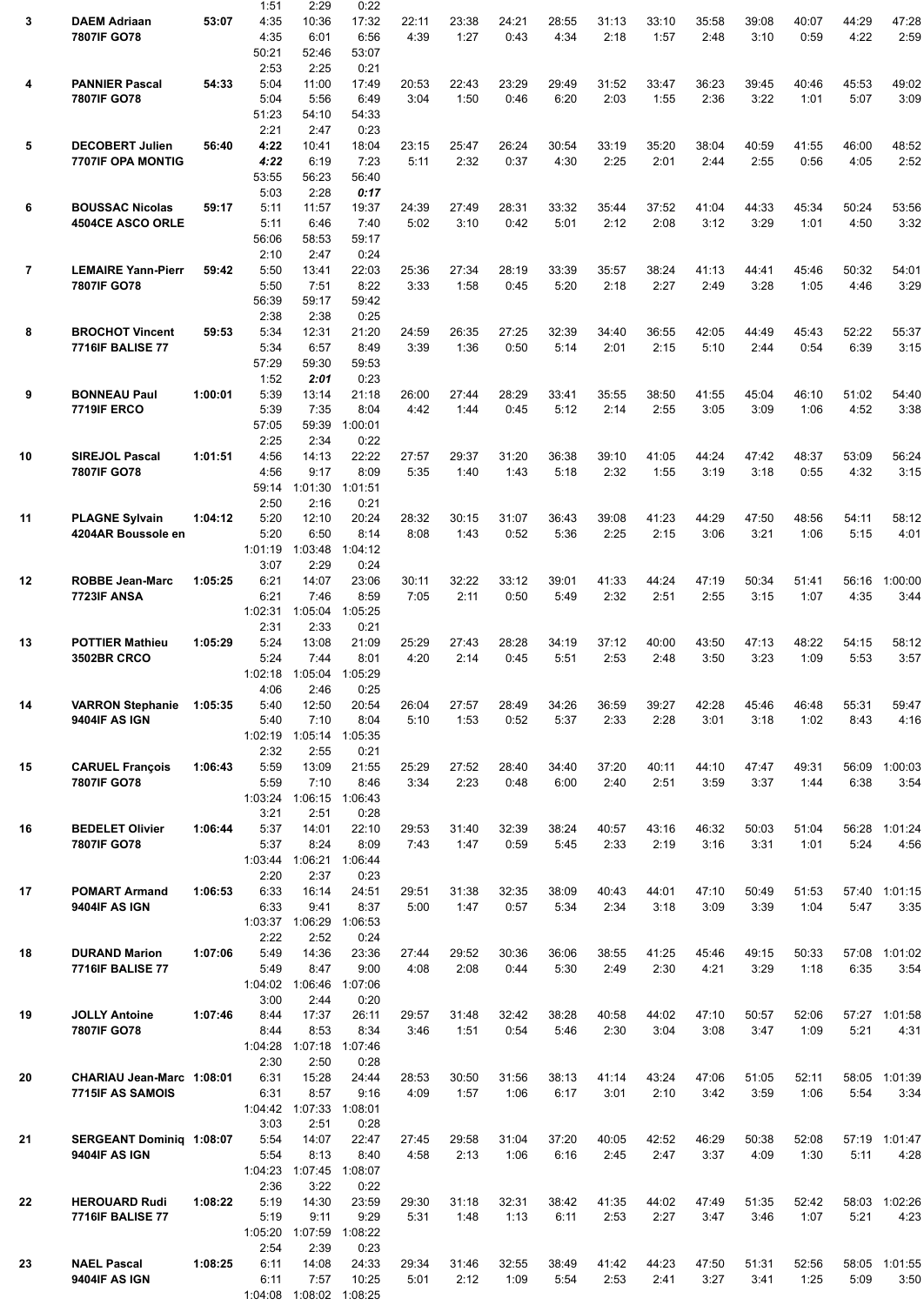|    |                           |         | 2:13    | 3:54    | 0:23    |       |       |       |       |       |       |                 |                       |                                                      |                       |         |
|----|---------------------------|---------|---------|---------|---------|-------|-------|-------|-------|-------|-------|-----------------|-----------------------|------------------------------------------------------|-----------------------|---------|
| 24 | <b>REINEN Franck</b>      | 1:09:56 | 6:33    | 15:33   | 24:49   | 28:45 | 30:43 | 31:51 | 38:34 | 41:44 | 44:22 | 47:54           | 52:11                 | 53:26                                                | 59:01                 | 1:03:09 |
|    | <b>4504CE ASCO ORLE</b>   |         | 6:33    | 9:00    | 9:16    | 3:56  | 1:58  | 1:08  | 6:43  | 3:10  | 2:38  | 3:32            | 4:17                  | 1:15                                                 | 5:35                  | 4:08    |
|    |                           |         | 1:06:00 | 1:09:22 | 1:09:56 |       |       |       |       |       |       |                 |                       |                                                      |                       |         |
|    |                           |         | 2:51    | 3:22    | 0:34    |       |       |       |       |       |       |                 |                       |                                                      |                       |         |
| 25 | <b>ENDRESS Pauline</b>    | 1:10:51 | 6:03    | 14:26   | 23:30   | 28:37 | 30:49 | 31:46 | 37:40 | 40:17 | 42:48 | 46:31           | 50:33                 | 51:40                                                | 57:15                 | 1:02:49 |
|    | <b>3502BR CRCO</b>        |         | 6:03    | 8:23    | 9:04    | 5:07  | 2:12  | 0:57  | 5:54  | 2:37  | 2:31  | 3:43            | 4:02                  | 1:07                                                 | 5:35                  | 5:34    |
|    |                           |         | 1:07:09 | 1:10:29 | 1:10:51 |       |       |       |       |       |       |                 |                       |                                                      |                       |         |
|    |                           |         | 4:20    | 3:20    | 0:22    |       |       |       |       |       |       |                 |                       |                                                      |                       |         |
| 26 | <b>CONSTANT Nicolas</b>   | 1:11:37 | 5:40    | 14:36   | 23:15   | 28:46 | 30:59 | 31:53 | 38:11 | 41:04 | 43:43 | 47:44           | 51:27                 | 52:39                                                | 59:48                 | 1:04:25 |
|    | 9109IF COPS 91            |         | 5:40    | 8:56    | 8:39    | 5:31  | 2:13  | 0:54  | 6:18  | 2:53  | 2:39  | 4:01            | 3:43                  | 1:12                                                 | 7:09                  | 4:37    |
|    |                           |         | 1:07:45 | 1:11:11 | 1:11:37 |       |       |       |       |       |       |                 |                       |                                                      |                       |         |
|    |                           |         | 3:20    | 3:26    | 0:26    |       |       |       |       |       |       |                 |                       |                                                      |                       |         |
| 27 | <b>MOULET Nicolas</b>     | 1:11:55 | 5:46    | 17:54   | 26:46   | 31:31 | 33:50 | 34:47 | 40:33 | 43:53 | 46:12 | 51:41           | 55:12                 | 56:23                                                | 1:01:55               | 1:05:51 |
|    | <b>2517BF OTB</b>         |         | 5:46    | 12:08   | 8:52    | 4:45  | 2:19  | 0:57  | 5:46  | 3:20  | 2:19  | 5:29            | 3:31                  | 1:11                                                 | 5:32                  | 3:56    |
|    |                           |         | 1:08:40 | 1:11:26 | 1:11:55 |       |       |       |       |       |       |                 |                       |                                                      |                       |         |
|    |                           |         | 2:49    | 2:46    | 0:29    |       |       |       |       |       |       |                 |                       |                                                      |                       |         |
| 28 | <b>ROSO Yannick</b>       | 1:12:21 | 6:39    | 14:24   | 23:22   | 29:30 | 31:53 | 33:07 | 39:07 | 42:17 | 45:08 | 51:44           | 55:54                 | 57:08                                                | 1:02:29               | 1:06:44 |
|    | <b>7720IF TOM MEAUX</b>   |         | 6:39    | 7:45    | 8:58    | 6:08  | 2:23  | 1:14  | 6:00  | 3:10  | 2:51  | 6:36            | 4:10                  | 1:14                                                 | 5:21                  | 4:15    |
|    |                           |         | 1:09:07 | 1:11:57 | 1:12:21 |       |       |       |       |       |       |                 |                       |                                                      |                       |         |
|    |                           |         | 2:23    | 2:50    | 0:24    |       |       |       |       |       |       |                 |                       |                                                      |                       |         |
| 29 | <b>PIGACHE Eric</b>       | 1:12:41 | 6:09    | 14:53   | 23:45   | 32:55 | 35:11 | 36:11 | 42:29 | 45:20 | 48:23 | 52:32           | 56:34                 | 57:53                                                | 1:03:43               | 1:07:09 |
|    | 7707IF OPA MONTIG         |         | 6:09    | 8:44    | 8:52    | 9:10  | 2:16  | 1:00  | 6:18  | 2:51  | 3:03  | 4:09            | 4:02                  | 1:19                                                 | 5:50                  | 3:26    |
|    |                           |         | 1:09:41 | 1:12:11 | 1:12:41 |       |       |       |       |       |       |                 |                       |                                                      |                       |         |
|    |                           |         | 2:32    | 2:30    | 0:30    |       |       |       |       |       |       |                 |                       |                                                      |                       |         |
| 30 | <b>MAINGUY Sylvain</b>    | 1:13:18 | 6:19    | 13:40   | 24:14   | 29:28 | 31:13 | 32:05 | 45:01 | 47:28 | 49:53 | 53:31           | 56:51                 | 58:03                                                | 1:04:05               | 1:07:35 |
|    | 9211IF DSA                |         | 6:19    | 7:21    | 10:34   | 5:14  | 1:45  | 0:52  | 12:56 | 2:27  | 2:25  | 3:38            | 3:20                  | 1:12                                                 | 6:02                  | 3:30    |
|    |                           |         | 1:10:25 | 1:12:48 | 1:13:18 |       | 36:38 |       |       |       |       |                 |                       |                                                      |                       |         |
|    |                           |         | 2:50    | 2:23    | 0:30    |       | *49   |       |       |       |       |                 |                       |                                                      |                       |         |
| 31 | <b>HUCKERT Thibault</b>   | 1:13:35 | 6:21    | 16:22   | 24:45   | 29:06 | 31:05 | 32:11 | 38:25 | 41:05 | 45:15 | 48:34           | 52:14                 | 53:38                                                | 59:10                 | 1:07:17 |
|    | 7512IF RO'Paris           |         | 6:21    | 10:01   | 8:23    | 4:21  | 1:59  | 1:06  | 6:14  | 2:40  | 4:10  | 3:19            | 3:40                  | 1:24                                                 | 5:32                  | 8:07    |
|    |                           |         | 1:10:09 | 1:13:09 | 1:13:35 |       |       |       |       |       |       |                 |                       |                                                      |                       |         |
|    |                           |         | 2:52    | 3:00    | 0:26    |       |       |       |       |       |       |                 |                       |                                                      |                       |         |
| 32 | <b>COLLIN Pierre</b>      | 1:13:57 | 5:55    | 14:02   | 23:33   | 34:17 | 36:15 | 37:13 | 43:48 | 46:37 | 49:08 | 52:31           | 56:31                 | 57:49                                                | 1:03:48               | 1:07:24 |
|    | 8903BF YCONE-Sens         |         | 5:55    | 8:07    | 9:31    | 10:44 | 1:58  | 0:58  | 6:35  | 2:49  | 2:31  | 3:23            | 4:00                  | 1:18                                                 | 5:59                  | 3:36    |
|    |                           |         | 1:10:34 | 1:13:34 | 1:13:57 |       |       |       |       |       |       |                 |                       |                                                      |                       |         |
|    |                           |         | 3:10    | 3:00    | 0:23    |       |       |       |       |       |       |                 |                       |                                                      |                       |         |
| 33 | <b>POULAIN Baptiste</b>   | 1:14:51 | 5:37    | 13:12   | 21:39   | 34:49 | 36:35 | 37:30 | 43:30 | 46:22 | 49:43 | 52:57           | 56:53                 | 58:14                                                | 1:04:06               | 1:07:57 |
|    | 7707IF OPA MONTIG         |         | 5:37    | 7:35    | 8:27    | 13:10 | 1:46  | 0:55  | 6:00  | 2:52  | 3:21  | 3:14            | 3:56                  | 1:21                                                 | 5:52                  | 3:51    |
|    |                           |         | 1:10:59 | 1:14:25 | 1:14:51 |       |       |       |       |       |       |                 |                       |                                                      |                       |         |
|    |                           |         | 3:02    | 3:26    | 0:26    |       |       |       |       |       |       |                 |                       |                                                      |                       |         |
| 34 | <b>ESTIVAL Jean-Luc</b>   | 1:16:15 | 7:33    | 15:31   | 25:18   | 32:52 | 35:03 | 35:57 | 42:17 | 45:19 | 48:01 | 51:30           | 55:42                 |                                                      | 57:14 1:03:19         | 1:07:42 |
|    | 7709IF USM/CO             |         | 7:33    | 7:58    | 9:47    | 7:34  | 2:11  | 0:54  | 6:20  | 3:02  | 2:42  | 3:29            | 4:12                  | 1:32                                                 | 6:05                  | 4:23    |
|    |                           |         | 1:12:01 | 1:15:47 | 1:16:15 |       |       |       |       |       |       |                 |                       |                                                      |                       |         |
|    |                           |         | 4:19    | 3:46    | 0:28    |       |       |       |       |       |       |                 |                       |                                                      |                       |         |
| 35 | <b>LECONTE Gilbert</b>    | 1:17:00 | 5:57    | 15:35   | 30:44   | 35:19 | 37:23 | 38:21 | 44:53 | 47:57 | 50:38 | 54:31           | 58:41                 | 59:55                                                | 1:05:43               | 1:10:14 |
|    | <b>7716IF BALISE 77</b>   |         | 5:57    | 9:38    | 15:09   | 4:35  | 2:04  | 0:58  | 6:32  | 3:04  | 2:41  | 3:53            | 4:10                  | 1:14                                                 | 5:48                  | 4:31    |
|    |                           |         | 1:13:15 | 1:16:31 | 1:17:00 |       |       |       |       |       |       |                 |                       |                                                      |                       |         |
|    |                           |         | 3:01    | 3:16    | 0:29    |       |       |       |       |       |       |                 |                       |                                                      |                       |         |
| 36 | <b>MOLINIER Caroline</b>  | 1:18:34 | 6:04    | 15:08   | 24:48   | 33:53 | 36:08 | 37:07 | 43:23 | 46:19 | 51:36 | 55:37           |                       | 59:50 1:01:08 1:07:33                                |                       | 1:12:22 |
|    | <b>7716IF BALISE 77</b>   |         | 6:04    | 9:04    | 9:40    | 9:05  | 2:15  | 0:59  | 6:16  | 2:56  | 5:17  | 4:01            | 4:13                  | 1:18                                                 | 6:25                  | 4:49    |
|    |                           |         | 1:14:59 | 1:18:06 | 1:18:34 |       |       |       |       |       |       |                 |                       |                                                      |                       |         |
|    |                           |         | 2:37    | 3:07    | 0:28    |       |       |       |       |       |       |                 |                       |                                                      |                       |         |
| 37 | <b>VALETTE Marion</b>     | 1:19:54 | 6:37    | 16:01   | 26:43   | 32:52 | 34:58 | 36:01 | 43:28 | 46:37 | 49:59 | 54:01           | 58:23                 |                                                      | 59:33 1:07:55 1:12:15 |         |
|    | 7512IF RO'Paris           |         | 6:37    | 9:24    | 10:42   | 6:09  | 2:06  | 1:03  | 7:27  | 3:09  | 3:22  | 4:02            | 4:22                  | 1:10                                                 | 8:22                  | 4:20    |
|    |                           |         | 1:16:10 | 1:19:26 | 1:19:54 |       |       |       |       |       |       |                 |                       |                                                      |                       |         |
|    |                           |         | 3:55    | 3:16    | 0:28    |       |       |       |       |       |       |                 |                       |                                                      |                       |         |
| 38 | <b>GLASSET Jean-Luc</b>   | 1:21:03 | 7:08    | 16:20   | 27:14   | 31:40 | 34:06 | 35:07 | 42:25 | 45:43 | 48:40 | 53:02           | 57:22                 | 58:49                                                | 1:07:10 1:13:04       |         |
|    | 7807IF GO78               |         | 7:08    | 9:12    | 10:54   | 4:26  | 2:26  | 1:01  | 7:18  | 3:18  | 2:57  | 4:22            | 4:20                  | 1:27                                                 | 8:21                  | 5:54    |
|    |                           |         | 1:16:46 | 1:20:34 | 1:21:03 |       |       |       |       |       |       |                 |                       |                                                      |                       |         |
|    |                           |         | 3:42    | 3:48    | 0:29    |       |       |       |       |       |       |                 |                       |                                                      |                       |         |
| 39 | <b>RINTJEMA Carole</b>    | 1:22:57 | 7:10    | 16:41   | 27:50   | 33:11 | 35:55 | 37:05 | 45:15 | 48:52 | 51:56 |                 |                       | 56:32 1:01:16 1:02:55 1:11:03 1:15:38                |                       |         |
|    | <b>7716IF BALISE 77</b>   |         | 7:10    | 9:31    | 11:09   | 5:21  | 2:44  | 1:10  | 8:10  | 3:37  | 3:04  | 4:36            | 4:44                  | 1:39                                                 | 8:08                  | 4:35    |
|    |                           |         | 1:18:53 | 1:22:25 | 1:22:57 |       |       |       |       |       |       |                 |                       |                                                      |                       |         |
|    |                           |         | 3:15    | 3:32    | 0:32    |       |       |       |       |       |       |                 |                       |                                                      |                       |         |
| 40 | <b>BERNADE Bruno</b>      | 1:25:35 | 6:45    | 16:36   | 28:39   | 38:16 | 40:41 | 41:49 | 48:16 | 51:24 | 54:31 |                 | 59:16 1:03:25 1:04:37 |                                                      | 1:11:25 1:17:32       |         |
|    | 6911AR ASUL SPORT         |         | 6:45    | 9:51    | 12:03   | 9:37  | 2:25  | 1:08  | 6:27  | 3:08  | 3:07  | 4:45            | 4:09                  | 1:12                                                 | 6:48                  | 6:07    |
|    |                           |         | 1:20:57 | 1:25:06 | 1:25:35 |       |       |       |       |       |       |                 |                       |                                                      |                       |         |
|    |                           |         | 3:25    | 4:09    | 0:29    |       |       |       |       |       |       |                 |                       |                                                      |                       |         |
| 41 | <b>FISCHER Frederic</b>   | 1:26:15 | 7:51    | 18:07   | 29:48   | 35:27 | 38:08 | 39:21 | 47:24 | 52:11 | 55:39 |                 | 1:00:02 1:04:57       |                                                      | 1:06:38 1:13:56       | 1:19:00 |
|    | 7512IF RO'Paris           |         | 7:51    | 10:16   | 11:41   | 5:39  | 2:41  | 1:13  | 8:03  | 4:47  | 3:28  | 4:23            | 4:55                  | 1:41                                                 | 7:18                  | 5:04    |
|    |                           |         | 1:22:16 | 1:25:39 | 1:26:15 |       |       |       |       |       |       |                 |                       |                                                      |                       |         |
|    |                           |         | 3:16    | 3:23    | 0:36    |       |       |       |       |       |       |                 |                       |                                                      |                       |         |
| 42 | RODRIGUEZ VAZQUI 1:27:53  |         | 7:55    | 18:08   | 28:02   | 34:39 | 38:15 | 40:17 | 48:14 | 51:27 |       |                 |                       | 54:57 1:00:03 1:04:20 1:05:44 1:12:58                |                       | 1:18:58 |
|    | 9404IF AS IGN             |         | 7:55    | 10:13   | 9:54    | 6:37  | 3:36  | 2:02  | 7:57  | 3:13  | 3:30  | 5:06            | 4:17                  | 1:24                                                 | 7:14                  | 6:00    |
|    |                           |         | 1:23:48 | 1:27:29 | 1:27:53 |       |       |       |       |       |       |                 |                       |                                                      |                       |         |
|    |                           |         | 4:50    | 3:41    | 0:24    |       |       |       |       |       |       |                 |                       |                                                      |                       |         |
| 43 | LETERME Alexandre 1:36:58 |         | 11:45   | 20:38   | 30:26   | 42:29 | 45:35 | 47:04 | 53:45 | 57:40 |       |                 |                       | 1:02:09  1:06:46  1:12:14  1:13:41  1:23:05  1:28:56 |                       |         |
|    | <b>7311AR ANO</b>         |         | 11:45   | 8:53    | 9:48    | 12:03 | 3:06  | 1:29  | 6:41  | 3:55  | 4:29  | 4:37            | 5:28                  | 1:27                                                 | 9:24                  | 5:51    |
|    |                           |         | 1:32:44 | 1:36:36 | 1:36:58 |       |       |       |       |       |       |                 |                       |                                                      |                       |         |
|    |                           |         | 3:48    | 3:52    | 0:22    |       |       |       |       |       |       |                 |                       |                                                      |                       |         |
| 44 | <b>BE Nathan</b>          | 1:40:19 | 5:08    | 14:24   | 28:10   | 35:41 | 39:04 | 40:38 | 51:04 | 55:28 |       | 1:00:00 1:06:26 | 1:12:44               |                                                      | 1:14:39 1:23:43       | 1:30:20 |
|    | Pas'compétition Non       |         | 5:08    | 9:16    | 13:46   | 7:31  | 3:23  | 1:34  | 10:26 | 4:24  | 4:32  | 6:26            | 6:18                  | 1:55                                                 | 9:04                  | 6:37    |
|    |                           |         | 1:34:34 | 1:39:31 | 1:40:19 |       |       |       |       |       |       |                 |                       |                                                      |                       |         |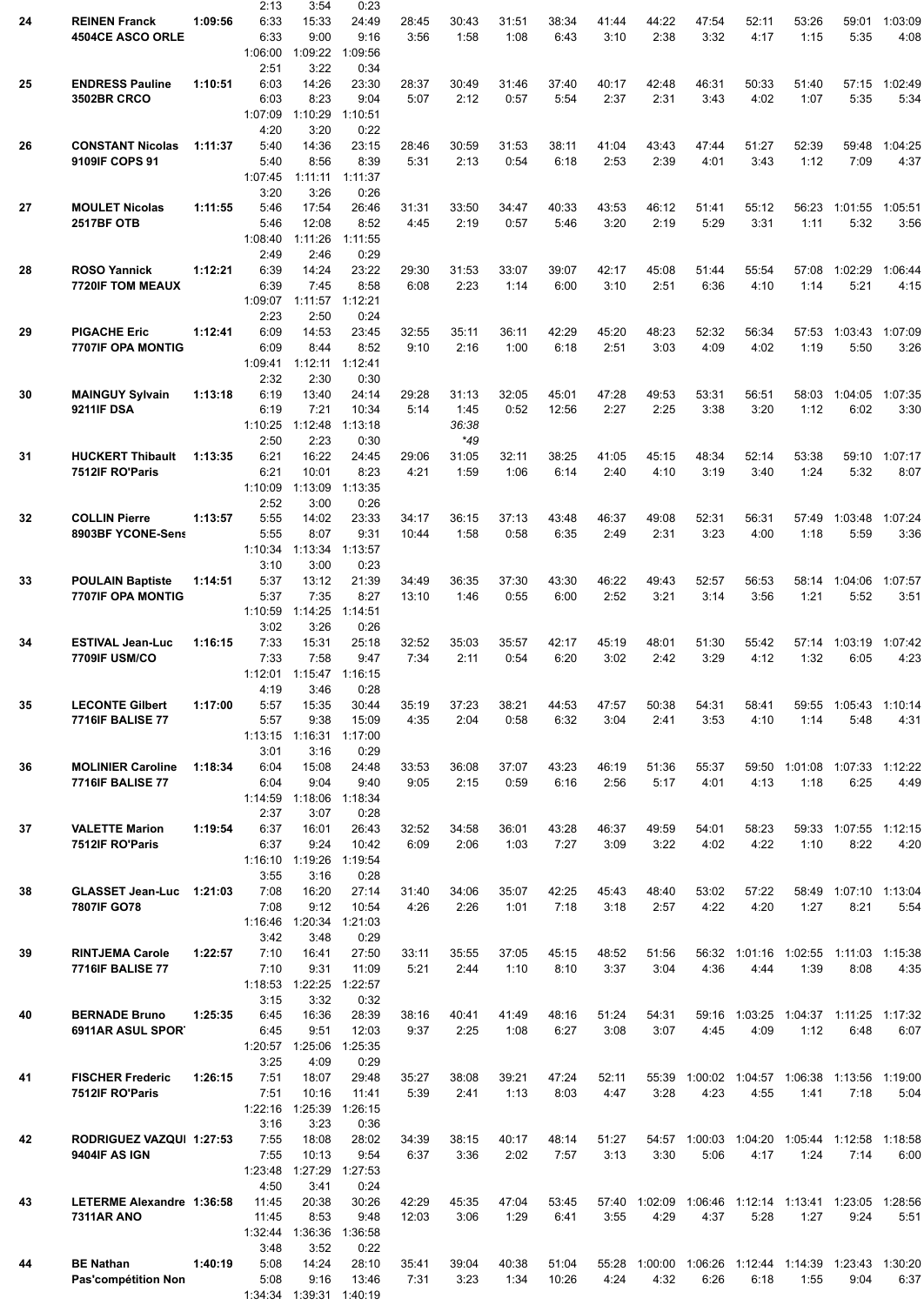|                          | 4:14            | 4:57            | 0:48  |       |       |       |       |       |       |       |       |         |         |         |
|--------------------------|-----------------|-----------------|-------|-------|-------|-------|-------|-------|-------|-------|-------|---------|---------|---------|
| <b>ROBERT Chloé</b>      | 9:41<br>Abandon | 19:36           | 31:10 | ----- |       |       |       | ----- | 37:37 | 42:36 | 47:45 | 49:28   | -----   |         |
| 5116GE ASO Sillery       | 9:41            | 9:55            | 11:34 |       |       |       |       |       | 6:27  | 4:59  | 5:09  | 1:43    |         |         |
|                          | -----           | 55:09           | 55:28 |       |       |       |       |       |       |       |       |         |         |         |
|                          |                 | 5:41            | 0:19  |       |       |       |       |       |       |       |       |         |         |         |
| FAUQUANT Jean-Ma Abandon | 6:47            | 16:01           | 27:19 | 32:23 | 35:10 | 36:33 | 43:58 | 46:50 | 49:44 | 54:22 | 59:15 | 1:00:42 | 1:06:40 | 1:11:05 |
| 7807IF GO78              | 6:47            | 9:14            | 11:18 | 5:04  | 2:47  | 1:23  | 7:25  | 2:52  | 2:54  | 4:38  | 4:53  | 1:27    | 5:58    | 4:25    |
|                          | 1:14:30         | 1:17:42 1:18:19 |       |       |       |       |       |       |       |       |       |         |         |         |
|                          | 3:25            | 3:12            | 0:37  |       |       |       |       |       |       |       |       |         |         |         |

|                | Circuit VIOLET Long (24)                            |              |                                       |                                                   | 10.5 km 0 m                                                  | 17 P                                     |                |               |               |               |               |               |               |               |                                               |                 |
|----------------|-----------------------------------------------------|--------------|---------------------------------------|---------------------------------------------------|--------------------------------------------------------------|------------------------------------------|----------------|---------------|---------------|---------------|---------------|---------------|---------------|---------------|-----------------------------------------------|-----------------|
|                | PI Doss. NOM                                        | <b>Temps</b> | 1(31)<br>15(63)                       | 2(32)<br>16(46)                                   | 3(40)<br>17(99)                                              | 4(41)<br>Arr                             | 5(43)          | 6(34)         | 7(35)         | 8(36)         | 9(70)         | 10(33)        | 11(44)        | 12(39)        | 13(38)                                        | 14(45)          |
| 1              | <b>PETIN Baptiste</b><br><b>7716IF BALISE 77</b>    | 54:55        | 2:49<br>2:49<br>52:07<br>2:11         | 5:03<br>2:14<br>53:28<br>1:21                     | 16:19<br>11:16<br>54:38<br>1:10                              | 18:11<br>1:52<br>54:55<br>0:17           | 22:24<br>4:13  | 25:11<br>2:47 | 28:09<br>2:58 | 30:43<br>2:34 | 32:28<br>1:45 | 38:21<br>5:53 | 40:15<br>1:54 | 43:06<br>2:51 | 46:16<br>3:10                                 | 49:56<br>3:40   |
| $\mathbf{2}$   | <b>DERLOT Antoine</b><br><b>7707IF OPA MONTIG</b>   | 57:11        | 2:37<br>2:37<br>53:56<br>2:13         | 5:28<br>2:51<br>55:45<br>1:49                     | 17:38<br>12:10<br>56:55<br>1:10                              | 19:25<br>1:47<br>57:11<br>0:16           | 23:39<br>4:14  | 26:30<br>2:51 | 29:42<br>3:12 | 32:18<br>2:36 | 34:06<br>1:48 | 40:19<br>6:13 | 42:06<br>1:47 | 44:46<br>2:40 | 47:50<br>3:04                                 | 51:43<br>3:53   |
| 3              | <b>DEMEUSE Clément</b><br><b>2517BF OTB</b>         | 57:47        | 2:44<br>2:44<br>54:03                 | 4:57<br>2:13<br>56:12                             | 16:29<br>11:32<br>57:27                                      | 18:21<br>1:52<br>57:47                   | 22:58<br>4:37  | 25:46<br>2:48 | 28:41<br>2:55 | 31:04<br>2:23 | 32:44<br>1:40 | 38:35<br>5:51 | 40:22<br>1:47 | 44:51<br>4:29 | 48:01<br>3:10                                 | 51:46<br>3:45   |
| 4              | <b>VANNIER Fabrice</b><br><b>7716IF BALISE 77</b>   | 59:31        | 2:17<br>3:04<br>3:04<br>56:24<br>2:53 | 2:09<br>5:24<br>2:20<br>57:59<br>1:35             | 1:15<br>18:45<br>13:21<br>59:12<br>1:13                      | 0:20<br>20:36<br>1:51<br>59:31<br>0:19   | 25:03<br>4:27  | 28:05<br>3:02 | 31:15<br>3:10 | 33:52<br>2:37 | 35:41<br>1:49 | 41:47<br>6:06 | 43:36<br>1:49 | 46:27<br>2:51 | 49:39<br>3:12                                 | 53:31<br>3:52   |
| 5              | <b>MAURIES Benjamin</b><br>7807IF GO78              | 59:52        | 2:59<br>2:59<br>56:12<br>2:13         | 5:32<br>2:33<br>58:16<br>2:04                     | 17:37<br>12:05<br>59:33<br>1:17                              | 20:01<br>2:24<br>59:52<br>0:19           | 24:58<br>4:57  | 27:52<br>2:54 | 30:56<br>3:04 | 33:31<br>2:35 | 35:36<br>2:05 | 41:50<br>6:14 | 43:49<br>1:59 | 46:35<br>2:46 | 49:58<br>3:23                                 | 53:59<br>4:01   |
| 6              | <b>MOTTET Martin</b><br><b>3502BR CRCO</b>          | 1:01:13      | 2:52<br>2:52<br>57:43<br>2:36         | 5:09<br>2:17<br>59:35<br>1:52                     | 18:21<br>13:12<br>1:00:56<br>1:21                            | 20:29<br>2:08<br>1:01:13<br>0:17         | 25:21<br>4:52  | 28:18<br>2:57 | 31:50<br>3:32 | 34:26<br>2:36 | 36:35<br>2:09 | 42:48<br>6:13 | 44:46<br>1:58 | 47:41<br>2:55 | 51:02<br>3:21                                 | 55:07<br>4:05   |
| $\overline{7}$ | <b>DUMAS Arnaud</b><br>Pass'famille Non lice        | 1:08:25      | 4:06<br>4:06<br>1:04:20<br>2:42       | 7:04<br>2:58<br>1:06:23<br>2:03                   | 20:12<br>13:08<br>1:08:06<br>1:43                            | 22:23<br>2:11<br>1:08:25<br>0:19         | 27:41<br>5:18  | 31:15<br>3:34 | 34:31<br>3:16 | 37:32<br>3:01 | 41:17<br>3:45 | 48:21<br>7:04 | 50:39<br>2:18 | 53:47<br>3:08 | 57:20<br>3:33                                 | 1:01:38<br>4:18 |
| 8              | <b>BESTEL Thierry</b><br>9105IF COLE                | 1:08:32      | 3:18<br>3:18<br>1:04:58<br>2:48       | 6:45<br>3:27<br>1:06:45<br>1:47                   | 20:15<br>13:30<br>1:08:10<br>1:25                            | 22:22<br>2:07<br>1:08:32<br>0:22         | 28:54<br>6:32  | 32:11<br>3:17 | 36:06<br>3:55 | 39:18<br>3:12 | 41:35<br>2:17 | 48:16<br>6:41 | 50:34<br>2:18 | 53:49<br>3:15 | 57:37<br>3:48                                 | 1:02:10<br>4:33 |
| 9              | <b>RAUTURIER Benoit</b><br>7807IF GO78              | 1:15:53      | 3:29<br>3:29<br>1:11:41<br>3:04       | 6:22<br>2:53<br>1:13:49<br>2:08                   | 21:32<br>15:10<br>1:15:29<br>1:40                            | 23:55<br>2:23<br>1:15:53<br>0:24         | 29:18<br>5:23  | 32:55<br>3:37 | 37:00<br>4:05 | 41:04<br>4:04 | 43:25<br>2:21 | 51:52<br>8:27 | 55:53<br>4:01 | 59:38<br>3:45 | 1:03:20<br>3:42                               | 1:08:37<br>5:17 |
| 10             | <b>GILLARD Hugues</b><br><b>7716IF BALISE 77</b>    | 1:17:23      | 3:49<br>3:49<br>1:12:30<br>4:07       | 6:51<br>3:02<br>1:15:14<br>2:44                   | 24:15<br>17:24<br>1:16:59<br>1:45                            | 26:30<br>2:15<br>1:17:23<br>0:24         | 31:50<br>5:20  | 35:20<br>3:30 | 39:15<br>3:55 | 42:23<br>3:08 | 46:00<br>3:37 | 53:20<br>7:20 | 55:54<br>2:34 | 59:35<br>3:41 | 1:03:36<br>4:01                               | 1:08:23<br>4:47 |
| 11             | QUINQUENEL Hervé 1:18:08<br>9404IF AS IGN           |              | 3:21<br>3:21<br>2:47                  | 6:41<br>3:20<br>1:13:39  1:16:17  1:17:46<br>2:38 | 21:43<br>15:02<br>1:29                                       | 23:56<br>2:13<br>1:18:08<br>0:22         | 30:22<br>6:26  | 33:56<br>3:34 | 38:12<br>4:16 | 41:35<br>3:23 | 44:06<br>2:31 | 52:05<br>7:59 | 55:10<br>3:05 | 4:34          | 59:44 1:05:28 1:10:52<br>5:44                 | 5:24            |
| 12             | DOURDOU-VARRON 1:18:54<br>9404IF AS IGN             |              | 3:24<br>3:24<br>3:24                  | 6:21<br>2:57<br>1:58                              | 22:09<br>15:48<br>1:15:14  1:17:12  1:18:37  1:18:54<br>1:25 | 24:48<br>2:39<br>0:17                    | 30:22<br>5:34  | 33:59<br>3:37 | 38:24<br>4:25 | 41:49<br>3:25 | 44:43<br>2:54 | 54:23<br>9:40 | 2:33          | 4:51          | 56:56 1:01:47 1:06:14 1:11:50<br>4:27         | 5:36            |
| 13             | LE ROUX Eric<br>7807IF GO78                         | 1:19:06      | 3:55<br>3:55<br>4:06                  | 7:59<br>4:04<br>1:15:08 1:17:18<br>2:10           | 24:15<br>16:16<br>1:27                                       | 26:45<br>2:30<br>1:18:45 1:19:06<br>0:21 | 32:40<br>5:55  | 37:09<br>4:29 | 41:08<br>3:59 | 44:25<br>3:17 | 47:01<br>2:36 | 54:58<br>7:57 | 2:44          | 3:51          | 57:42 1:01:33 1:05:30 1:11:02<br>3:57         | 5:32            |
| 14             | <b>BIARD Michael</b><br><b>7716IF BALISE 77</b>     | 1:19:23      | 3:29<br>3:29<br>2:47                  | 6:11<br>2:42<br>1:11:47 1:17:09<br>5:22           | 22:17<br>16:06<br>1:18:59<br>1:50                            | 24:51<br>2:34<br>1:19:23<br>0:24         | 30:52<br>6:01  | 34:30<br>3:38 | 38:54<br>4:24 | 42:14<br>3:20 | 44:38<br>2:24 | 52:27<br>7:49 | 55:25<br>2:58 | 4:04          | 59:29 1:03:33 1:09:00<br>4:04                 | 5:27            |
| 15             | HEROUARD Thierry 1:20:36<br><b>7716IF BALISE 77</b> |              | 3:45<br>3:45<br>3:04                  | 6:44<br>2:59<br>1:16:28 1:18:35<br>2:07           | 24:38<br>17:54<br>1:37                                       | 27:11<br>2:33<br>1:20:12 1:20:36<br>0:24 | 33:17<br>6:06  | 37:26<br>4:09 | 42:03<br>4:37 | 45:36<br>3:33 | 48:06<br>2:30 | 56:35<br>8:29 | 2:31          | 4:00          | 59:06 1:03:06 1:07:33 1:13:24<br>4:27         | 5:51            |
| 16             | DENEUBOURG Arna 1:22:35<br>9105IF COLE              |              | 3:30<br>3:30<br>2:59                  | 6:48<br>3:18<br>1:18:32 1:20:39<br>2:07           | 24:27<br>17:39<br>1:35                                       | 26:58<br>2:31<br>1:22:14 1:22:35<br>0:21 | 37:33<br>10:35 | 40:55<br>3:22 | 45:00<br>4:05 | 48:18<br>3:18 | 50:38<br>2:20 | 7:34          | 5:03          | 3:43          | 58:12 1:03:15 1:06:58 1:10:44 1:15:33<br>3:46 | 4:49            |
| 17             | <b>LAURENT Thomas</b>                               | 1:25:15      | 3:43                                  | 6:56                                              | 24:18                                                        | 27:21                                    | 33:13          | 38:58         | 43:28         | 46:47         | 49:14         |               |               |               | 57:42 1:02:41 1:06:07 1:10:32 1:16:38         |                 |